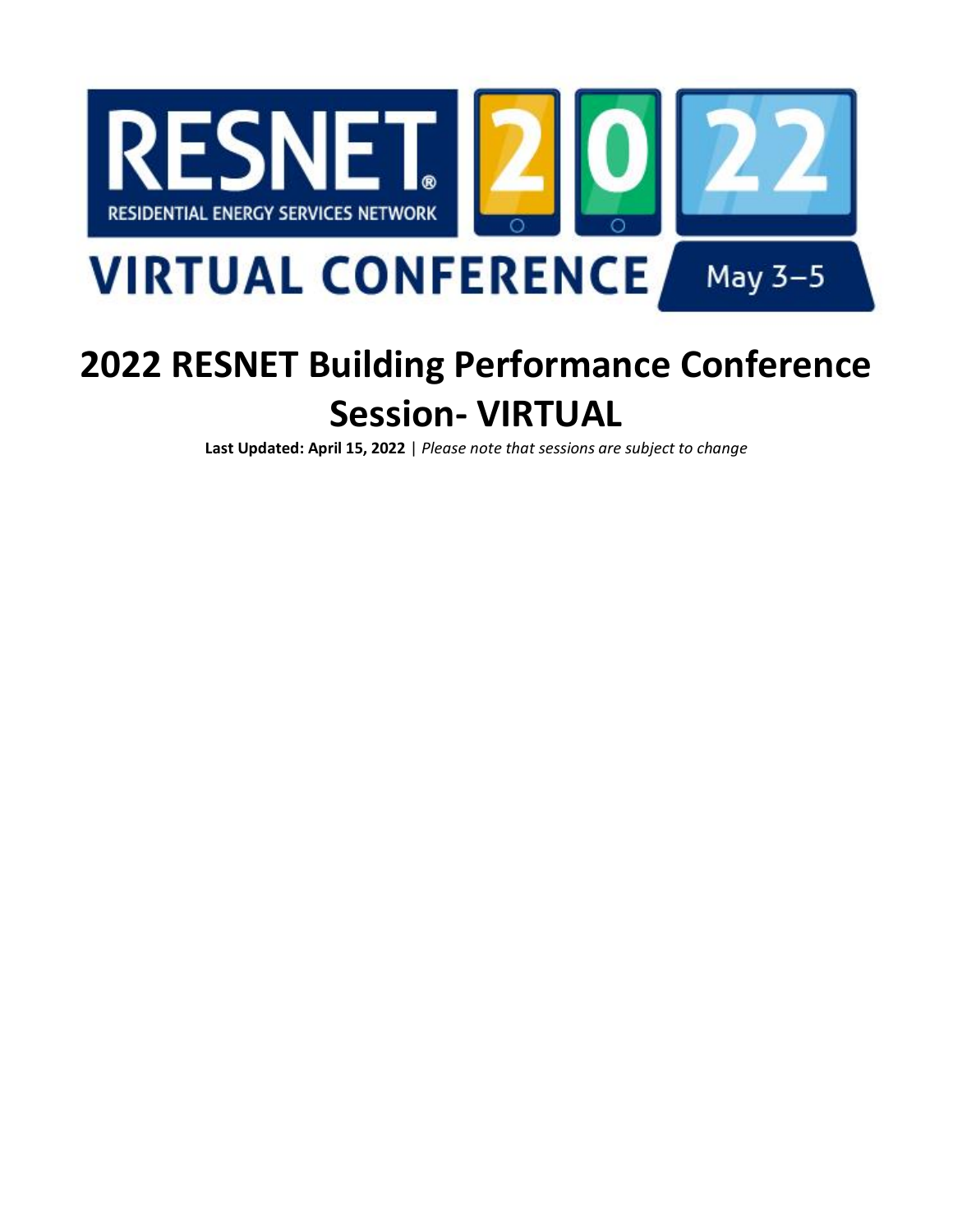# Table of Contents

| BUS-2: Introducing the New International Code Council's IECC/HERS Compliance Specialist and the HERS Rater Role |  |
|-----------------------------------------------------------------------------------------------------------------|--|
|                                                                                                                 |  |
|                                                                                                                 |  |
|                                                                                                                 |  |
|                                                                                                                 |  |
|                                                                                                                 |  |
| TECH-2: Blower Door and Duct Leakage Testing: Best Practices for Testing and Equipment Maintenance 7            |  |
| TECH-3: Delivering Healthy Air in Every Home We Build by controlling Humidity, Air Purity and Ventilation (*) 7 |  |
|                                                                                                                 |  |
| TECH-5: Keeping the Uncontrollable in Control 24/7 365 - Moisture is a Life Source and a Contaminant, What      |  |
|                                                                                                                 |  |
|                                                                                                                 |  |
| TECH-8: Delivering Healthy Air in Every Home We Build by controlling Humidity, Air Purity and Ventilation (*) 8 |  |
|                                                                                                                 |  |
|                                                                                                                 |  |
|                                                                                                                 |  |
|                                                                                                                 |  |
|                                                                                                                 |  |
| TECH-14: Ventilation and IAQ in New US Homes: Results from the Building America Field Study10                   |  |
| TECH-15: ZEN and the ART of HERS Rater Maintenance 2022: Safety and Injury Prevention 10                        |  |
|                                                                                                                 |  |
|                                                                                                                 |  |
| TECH 18: WaterSense V2.0: Introducing additional flexibility and water-efficiency options. 10                   |  |
| TECH 19: WaterSense Labeled Homes Verification: Deep dive into the verification process and opportunities for   |  |
|                                                                                                                 |  |
|                                                                                                                 |  |
| TECH-24: IECC 2021 - Understanding its impact and what it means for you and your builders11                     |  |
| TECH-25: Joe Medosch is Back - Where did he go and what has he learned? Energy Efficiency vs. Healthier Homes - |  |
|                                                                                                                 |  |
|                                                                                                                 |  |
|                                                                                                                 |  |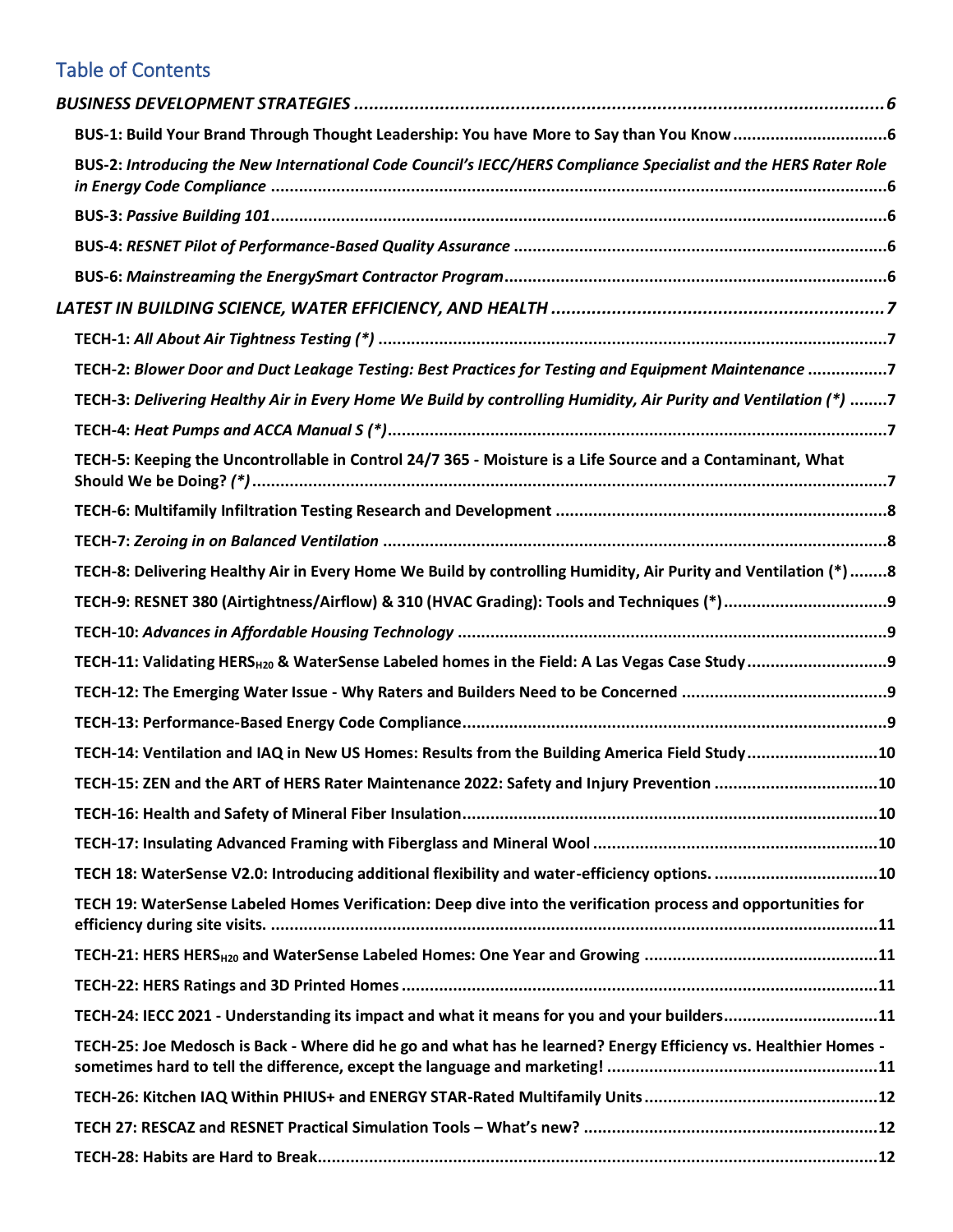| NAV-2: Where the Rubber Meets the Road: Do High-Performing Homes Impact Home Values?15                                                                                                                                        |  |
|-------------------------------------------------------------------------------------------------------------------------------------------------------------------------------------------------------------------------------|--|
|                                                                                                                                                                                                                               |  |
|                                                                                                                                                                                                                               |  |
| NAV-5: Using HERS Rating Data for Environmental Reporting: A Homebuilder's Perspective 16                                                                                                                                     |  |
|                                                                                                                                                                                                                               |  |
|                                                                                                                                                                                                                               |  |
|                                                                                                                                                                                                                               |  |
|                                                                                                                                                                                                                               |  |
| RES-3: An EASY 'A', on Your Next QA - Taking Advantage of Addendum 58 and Nailing Pre-Drywall QA Minimum                                                                                                                      |  |
|                                                                                                                                                                                                                               |  |
|                                                                                                                                                                                                                               |  |
| RES-6: Remote QA Before, During, and Well After the Pandemic: A Panel Discussion (*)17                                                                                                                                        |  |
|                                                                                                                                                                                                                               |  |
|                                                                                                                                                                                                                               |  |
|                                                                                                                                                                                                                               |  |
|                                                                                                                                                                                                                               |  |
| RES-12: RESNET Quality Assurance Staff Charts a Path to Move RESNET Quality Assurance Beyond the Gold                                                                                                                         |  |
|                                                                                                                                                                                                                               |  |
| RES-14: 310 Section 5 - Non-Invasive Refrigerant Charge! You can check the Charge Without Manifold Gauges or<br>Chlorofluorocarbon (CFC) Certification! The Next Squid Game (Netflix show) Without the Horrific Ending (*) 18 |  |
|                                                                                                                                                                                                                               |  |
|                                                                                                                                                                                                                               |  |
|                                                                                                                                                                                                                               |  |
|                                                                                                                                                                                                                               |  |
|                                                                                                                                                                                                                               |  |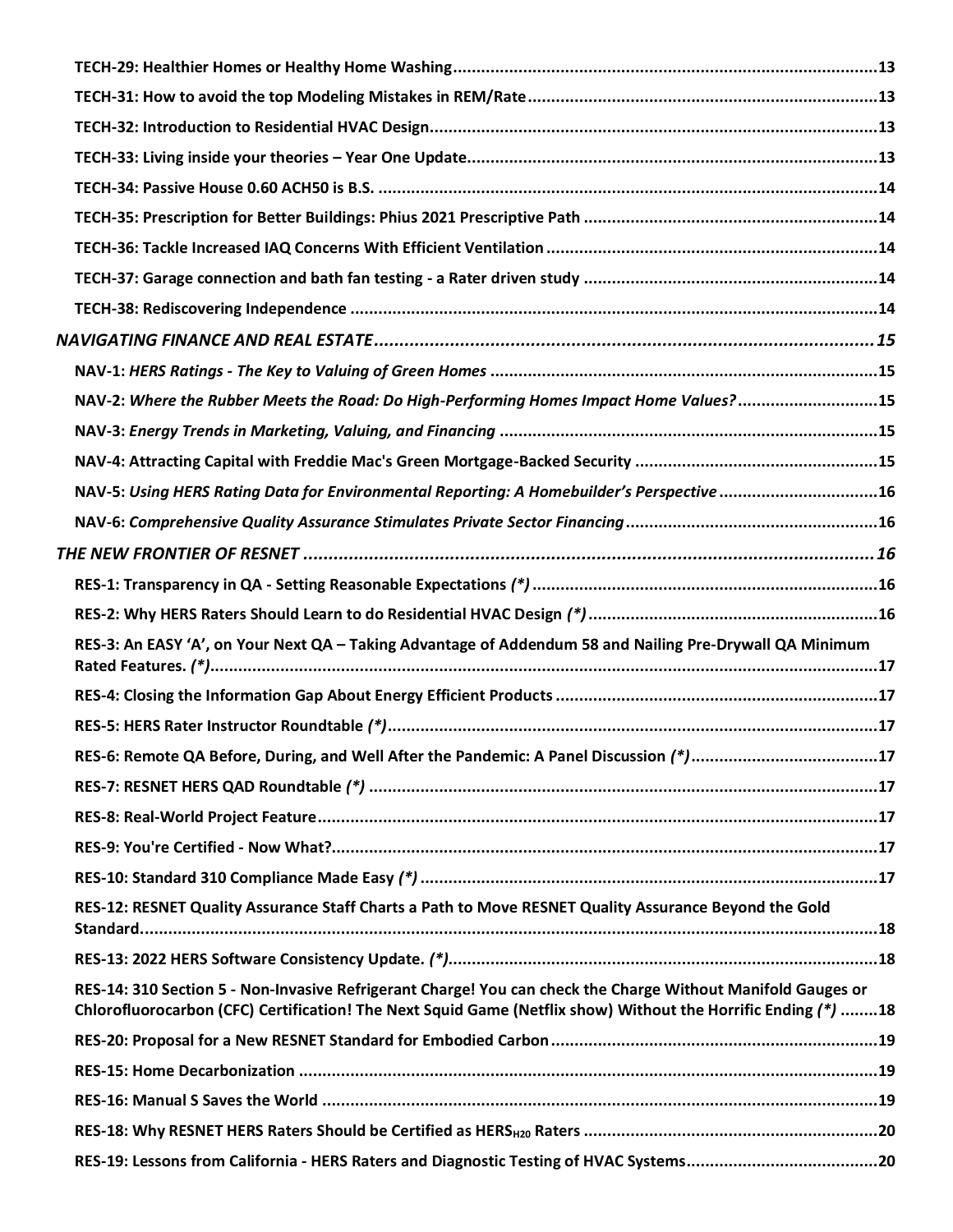| RES-22: Take off to the Great White North - An Update of HERS Energy Rating and Water Ratings in Canada 20      |  |
|-----------------------------------------------------------------------------------------------------------------|--|
|                                                                                                                 |  |
|                                                                                                                 |  |
| RES-25: Will Standard 310 change the past. Heating/Cooling Systems - Why is Failure the Norm? 10+ Years of data |  |
|                                                                                                                 |  |
|                                                                                                                 |  |
| RES-28: RESNET 310 - Grading HVAC Installs, review of accepted approaches for making airflow measurements 21    |  |
|                                                                                                                 |  |
|                                                                                                                 |  |
|                                                                                                                 |  |
| NZC-1: Adaptive Re-use: Schools, Warehouses, and Malls into Efficient Sustainable Housing 22                    |  |
|                                                                                                                 |  |
|                                                                                                                 |  |
|                                                                                                                 |  |
|                                                                                                                 |  |
|                                                                                                                 |  |
|                                                                                                                 |  |
|                                                                                                                 |  |
|                                                                                                                 |  |
|                                                                                                                 |  |
| NZC-12: Net Zero multi-family housing and pathways to lower embodied carbon and energy - case study             |  |
|                                                                                                                 |  |
| NZC-14: Decarbonization of Residential Water Heaters by Operating on Natural Gas and Hydrogen Mixtures 25       |  |
|                                                                                                                 |  |
|                                                                                                                 |  |
|                                                                                                                 |  |
|                                                                                                                 |  |
|                                                                                                                 |  |
| EPP-3: Envelope Efficiency Trade-offs with High-Efficiency Equipment and Renewable Energy Generation 27         |  |
|                                                                                                                 |  |
|                                                                                                                 |  |
|                                                                                                                 |  |
| EPP-7: The IECC/HERS Code Compliance Program: Bringing Consistency to Energy Code Compliance Documentation      |  |
|                                                                                                                 |  |
|                                                                                                                 |  |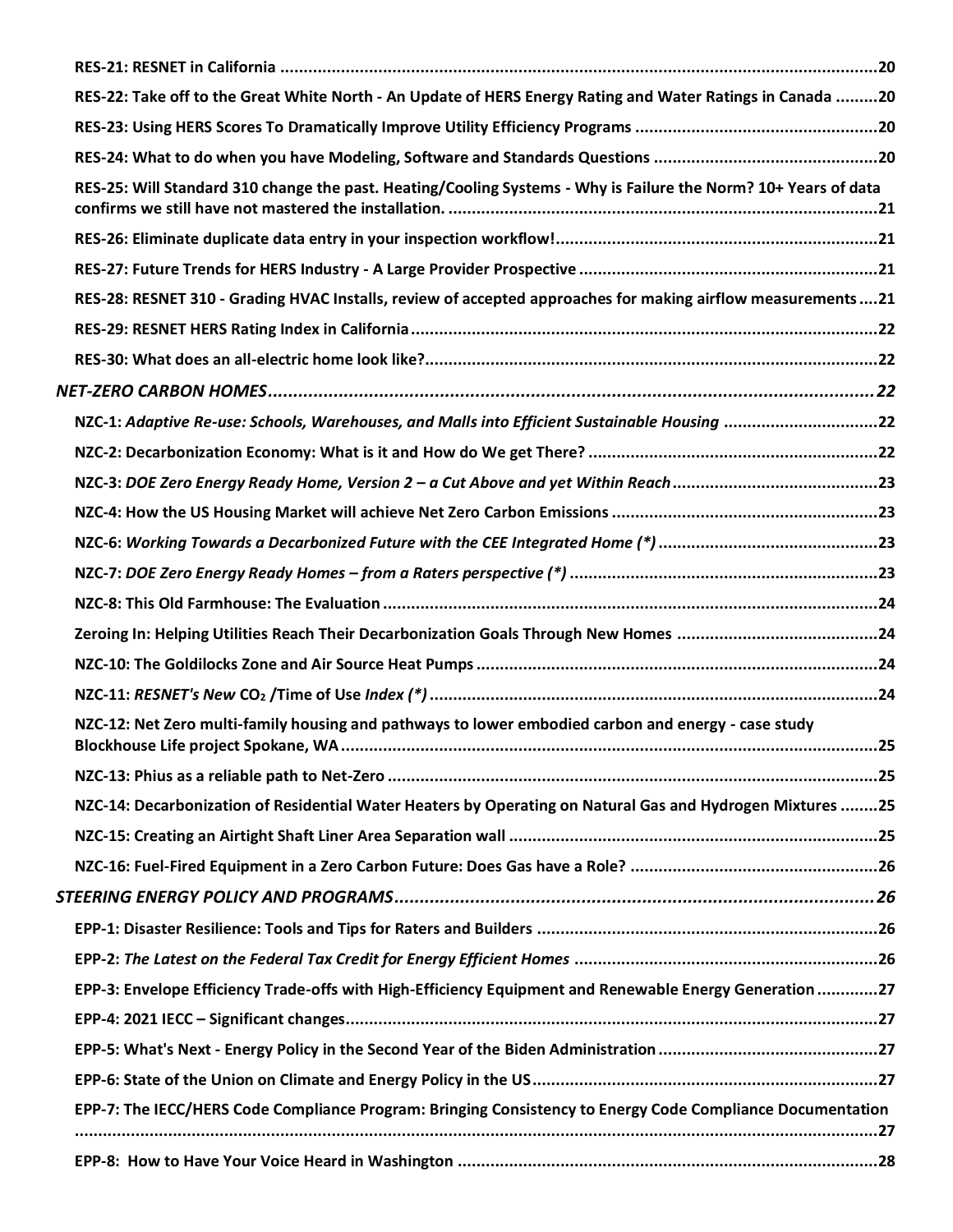| AFF-1: Integrating Healthy Building Strategies in the Design of Energy Efficient, Resilient and Affordable Single- |
|--------------------------------------------------------------------------------------------------------------------|
|                                                                                                                    |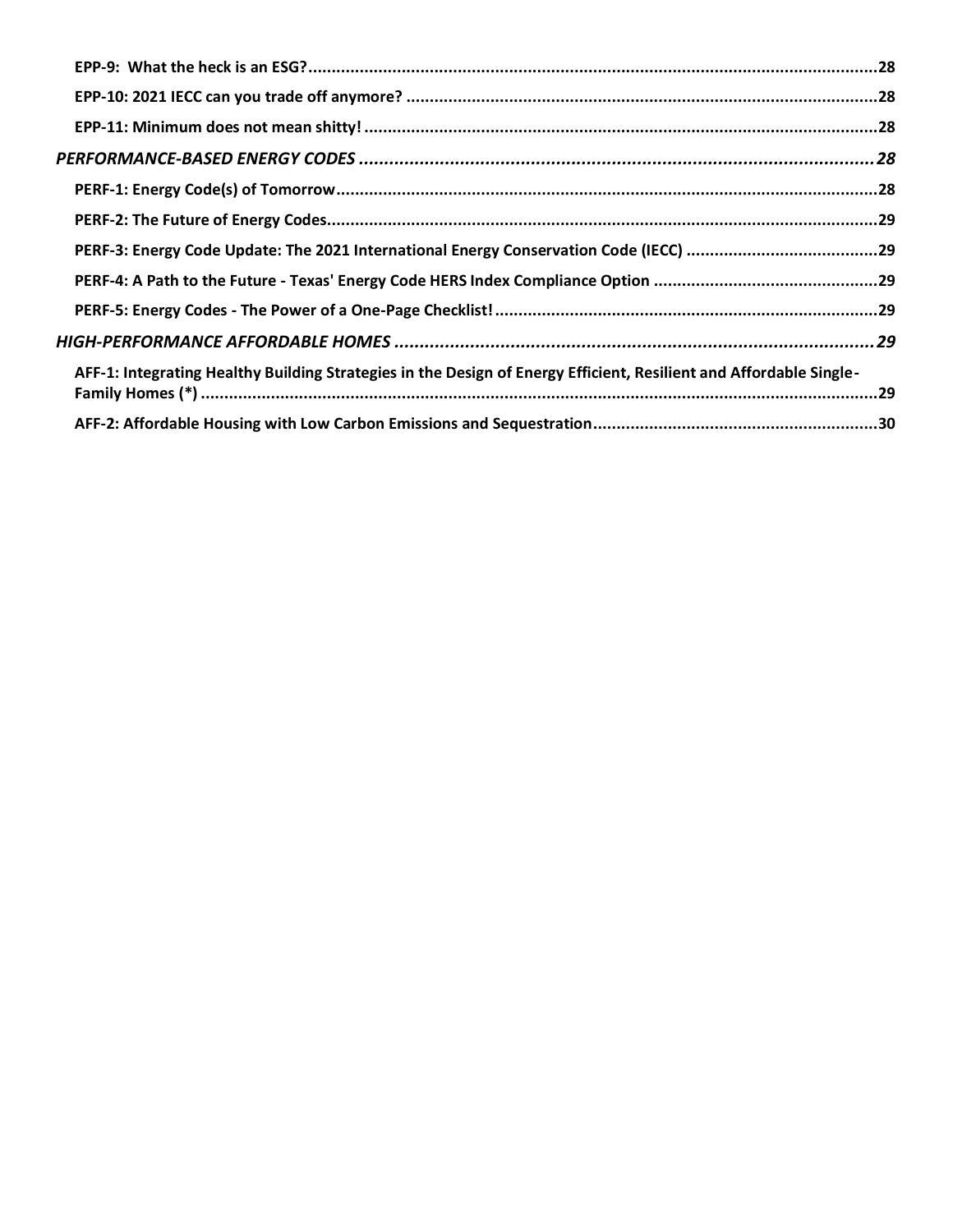# BUSINESS DEVELOPMENT STRATEGIES

#### <span id="page-5-1"></span><span id="page-5-0"></span>BUS-2: *Introducing the New International Code Council's IECC/HERS Compliance Specialist and the HERS Rater Role in Energy Code Compliance*

Increasingly code officials are looking to HERS Raters as the go-to source for energy code inspection, testing and modeling. To provide added credibility to code officials for HERS Raters the International Code Council (ICC) has created a new certification, the IECC/HERS Compliance Specialist. This session will introduce the new certification, how HERS Raters can achieve it and discuss the opportunities provided to HERS Raters and code officials.

RESNET has embarked on having HERS Raters being recognized for demonstrating energy code compliance. This initiative begins with compliance with the performance path of Section 405 of the IECC. The session will also share developments in this area.

**Presenters:** Mark Johnson, International Code Council and Chris McTaggart, Building Efficiency Resources (BER)

#### <span id="page-5-2"></span>BUS-3: *Passive Building 101*

Are you new to passive building, interested in applying it to your business and need a crash course in passive building fundamentals? This presentation includes an overview of passive house history, discusses the rationale for passive building standards and the five core principles/strategies that are instrumental to the program. We'll take a more specific look at current building certification processes, benefits of certification and overall certification trends.

**Presenters:** James Ortega, Phius

#### <span id="page-5-3"></span>BUS-4: *RESNET Pilot of Performance-Based Quality Assurance*

At its Spring 2019 Meeting, the RESNET Board of Directors voted in favor of proposed revisions aimed at improving the effectiveness and efficiency of RESNET's overall Quality Assurance Program. There were five distinct initiatives in the proposed plan; one of which was to incentivize better quality through a performancebased approach.

As originally proposed, the Performance-Based QA initiative would have used reduced rating/QA fees as the primary incentive along with increased fees for non-compliance. Feedback from providers has informed us that the training and mentoring of new Raters and RFIs has become more of a burden on provider resources and would not be offset by a fee reduction.

Recognizing the need for a pivot, RESNET Staff is proposing an alternative incentive and will be conducting a pilot in 2022 using a subset of the measures that were approved by the RESNET Board of Directors. This session will cover the details of the pilot including pre-requisites for participation, enhanced QA measures, and incentives to encourage participation.

**Presenters:** Scott Doyle, Laurel Elam and Billy Giblin**,** RESNET Quality Assurance Team

#### <span id="page-5-4"></span>BUS-6: *Mainstreaming the EnergySmart Contractor Program*

Because there has been much time and effort involved in developing the certified EnergySmart Contractor program, it seems unfortunate to let this program lapse without a serious examination of how to make this program workable and successful for the private sector. There are national organizations already representing diverse groups of contractors that track whether these contractors are maintaining their licenses, are properly insured, and what territory they cover. Also, since every certified HERS rater is considered to be EnergySmart certified, the EnergySmart Contractor program really should become another energy efficiency program (EEP) such as the ENERGY STAR® program. This session is a panel discussion of training and former CEQ providers about making the certified EnergySmart Contractor program work for everyone including the homeowner, the contractors, the trainers, the lenders, and the certified home energy raters and RFIs.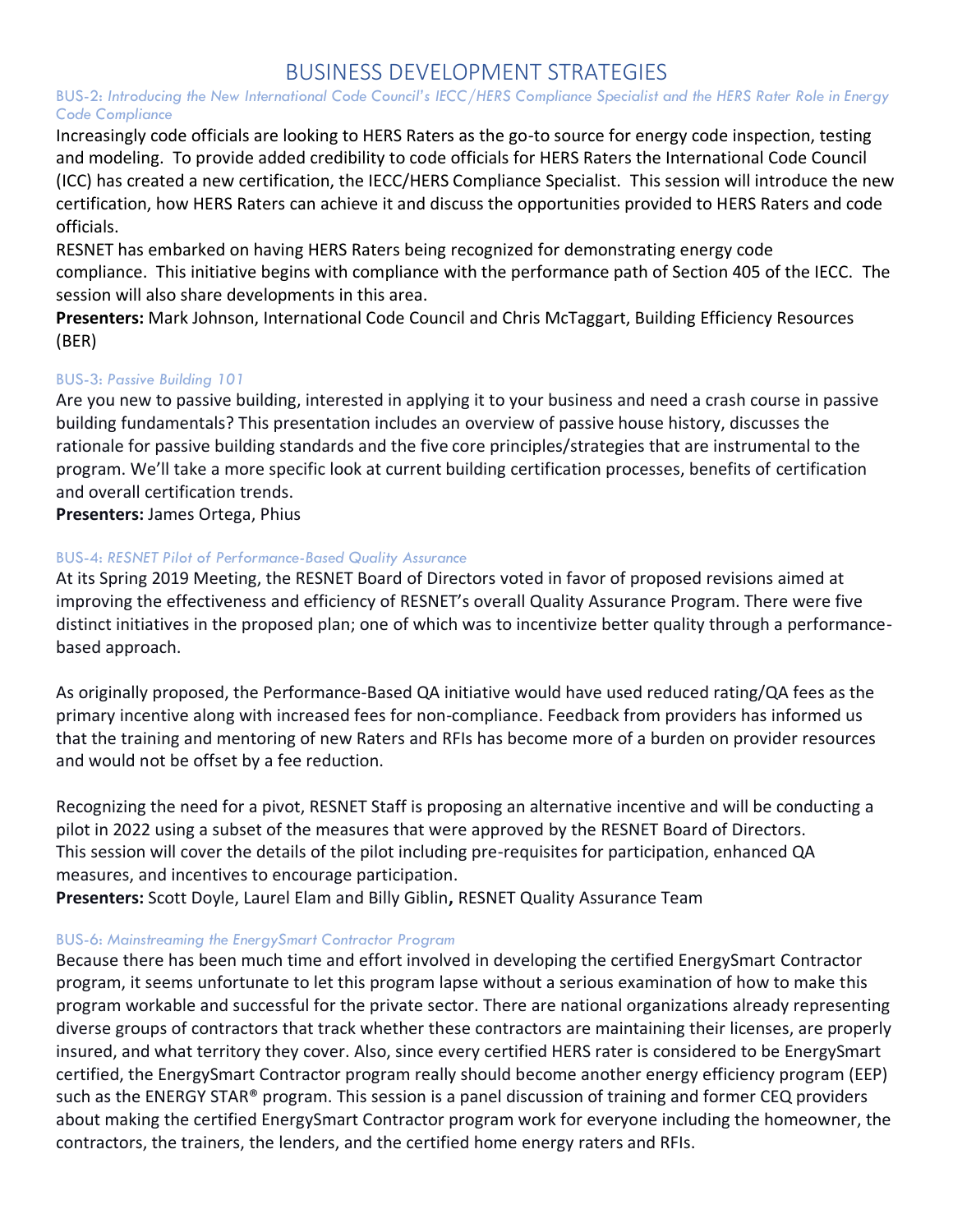**Presenter(s):** Ken Riead, Hathmore Technologies, LLC; Sharla Riead, EnergySmart Institute and Accurate Rater Network

# LATEST IN BUILDING SCIENCE, WATER EFFICIENCY, AND HEALTH

#### <span id="page-6-1"></span><span id="page-6-0"></span>TECH-1: *All About Air Tightness Testing (\*)*

For building envelopes and duct systems, airtightness is a key factor in the "House As A System" approach to high-quality building. This makes blower doors and duct testers vital tools for HERS Raters. Both tools can be used not only to measure air leakage but also to expose leaks with the help of additional tools. In this session, we'll cover the best practices for conducting airtightness tests on building enclosures and ducts. We'll also include the dos and don'ts for multiple scenarios as well as methods for field checking your equipment to ensure it is reading and working properly. You cannot calibrate fans and manometers yourself, but there are some tests you can do on your equipment to make sure they are operating just as they did when they left the factory. This will also be a great opportunity to ask a manufacturer any questions you have about airtightness testing.

**Presenter:** Sam Myers, Retrotec

#### <span id="page-6-2"></span>TECH-2: *Blower Door and Duct Leakage Testing: Best Practices for Testing and Equipment Maintenance*

In this session with TEC (The Energy Conservatory), we will review the latest advancements and approaches for completing blower door and duct leakage testing, as well as the latest approaches for checking equipment calibration in the field.

**Presenters:** Jake McAlpin and Bill Graber, The Energy Conservatory

#### <span id="page-6-3"></span>TECH-3: *Delivering Healthy Air in Every Home We Build by controlling Humidity, Air Purity and Ventilation (\*)*

Control of Indoor Air Quality requires more than just code-driven ventilation. The IAQ system must manage humidity levels, air purification, and a host of variables related to fresh air delivery. The scientific and medical communities have provided excellent guidelines on what makes air "healthy." Learn how a system-based approach that integrates existing products and technologies for IAQ can create environments that truly are safer and healthier for all occupants, year-round. High-performance builders and indoor air quality product manufacturers are at the forefront of making the right critical recommendations to the public to best ensure healthy air in every home.

**Presenters:** Chris Howells and Joseph Hillenmeyer, Sr., Aprilaire

#### <span id="page-6-4"></span>TECH-4: *Heat Pumps and ACCA Manual S (\*)*

Air source heat pumps are becoming a common choice for new construction. The capabilities of variable capacity heat pumps are broader than unitary equipment, but they are not infinite. This session will share strategies for selecting heat pumps as well as provide details of the pending Manual S revision. Particular attention will be paid to cold climates and humid climates. A significant Manual S adjustment has been made those addresses entering air conditions and ventilation loads, allowing for more accurate data to be used in the sizing process. This session should prove valuable for load calculation professionals, energy modelers, and HVAC system verifiers.

**Presenters:** Voya Milasinovic and Shawn LeMons, Mitsubishi Electric Trane HVAC (METUS)

#### <span id="page-6-5"></span>TECH-5: Keeping the Uncontrollable in Control 24/7 365 - Moisture is a Life Source and a Contaminant, What Should We be Doing? *(\*)*

Nikki and Joe tell the tale of the Three Ducks (bears always get the spotlight) Papa Duck is too wet, Mama Duck is … you get the analogy. How do these Ducks control moisture in their home?

Moisture levels took center stage during all the indoor air daily webinars on SARS-CoV-2, MUST HAVE 40-60 RH! Wait- I live in the Southwest or Florida - now what?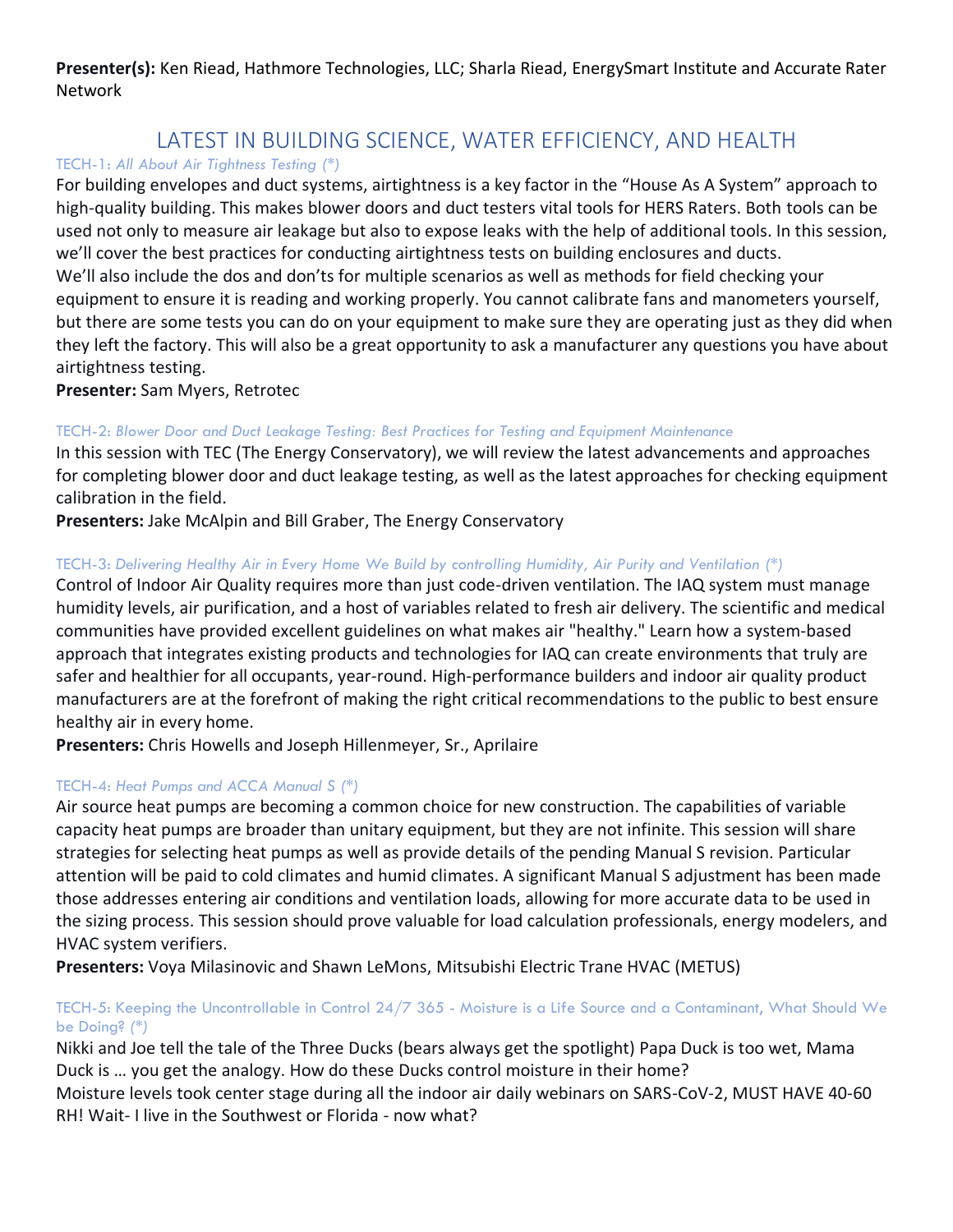Let's take a deep dive into the BS behind moisture, absolute, relative, grains, and dewpoint. What are the differences in these measurements and why, as an industry, are we using a moving target like RH? We will discuss common controllable moisture sources, natural and occupant created. What are the affordable strategies to control the indoor environment - envelope vs. mechanical. Affordable systems, independent and connected, are controllable methods to increase and remove moisture, sometimes in the same week. Moisture from below, in the middle, and trying to escape above, the three Ducts have options. These are all necessary details for high-performance homes with tight assemblies. We will discuss the climate zones that are in denial of moisture challenges and climate-specific recommendations.

Moisture is required for life but exposure to damp indoor environments has sufficient evidence of an association to upper respiratory tract symptoms and asthma symptoms in sensitized persons. The damp family room basement can be a health hazard.

You will have a new respect for the most impactful forces of nature in your life - moisture. **Presenters:** Nikki Krueger, Santa Fe Dehumidifiers and Joe Medosch, Hayward Score

#### <span id="page-7-0"></span>TECH-6: Multifamily Infiltration Testing Research and Development

Boston University in collaboration with Advanced Building Analysis has carried out Building America-funded research over the last 3 years to develop a Zonal Multipoint Pressure Test method for use in multifamily buildings. The method yields separate infiltration results for interior and exterior leakage areas. The results from this method can be used to address concerns over compartmentalization and air quality, and to calculate exterior leakage area and infiltration loads that are much more accurate than exterior leakage area and infiltration loads derived from compartmentalization tests alone. The research has many surprising takeaways that relate to the accuracy and reproducibility of all types of infiltration testing in multifamily buildings, including compartmentalization testing, guarded testing, whole building testing, and our new Zonal Multipoint Pressure Testing.

**Presenters:** Michael Browne, Advanced Building Analysis, LLC and Handunge Tharanga Jayarathne, Boston University

#### <span id="page-7-1"></span>TECH-7: *Zeroing in on Balanced Ventilation*

Most of us understand the general concept of balanced ventilation in a home, but what options exist beyond installing an energy recovery ventilator? In this session, Dan will look at when balanced ventilation matters the most, the options for achieving balanced whole-house ventilation, the benefits you can sell with whole-house balanced ventilation, and the cost-effective solutions to providing this in a variety of home types. The session will wrap up with stories from the field, both from our presenters and from an engaged audience. **Presenter:** Dan Wildenhaus, BetterBuiltNW

#### <span id="page-7-2"></span>TECH-8: Delivering Healthy Air in Every Home We Build by controlling Humidity, Air Purity and Ventilation (\*)

Control of Indoor Air Quality requires more than just code-driven ventilation. The IAQ system must manage humidity levels, air purification, and a host of variables related to fresh air delivery. The scientific and medical communities have provided excellent guidelines on what makes air "healthy." Learn how a system-based approach that integrates existing products and technologies for IAQ can create environments that truly are safer and healthier for all occupants, year-round. High-performance builders and indoor air quality product manufacturers are at the forefront of making the right critical recommendations to the public to best ensure healthy air in every home.

**Presenters:** Chris Howells and Joseph Hillenmeyer, Sr., Aprilaire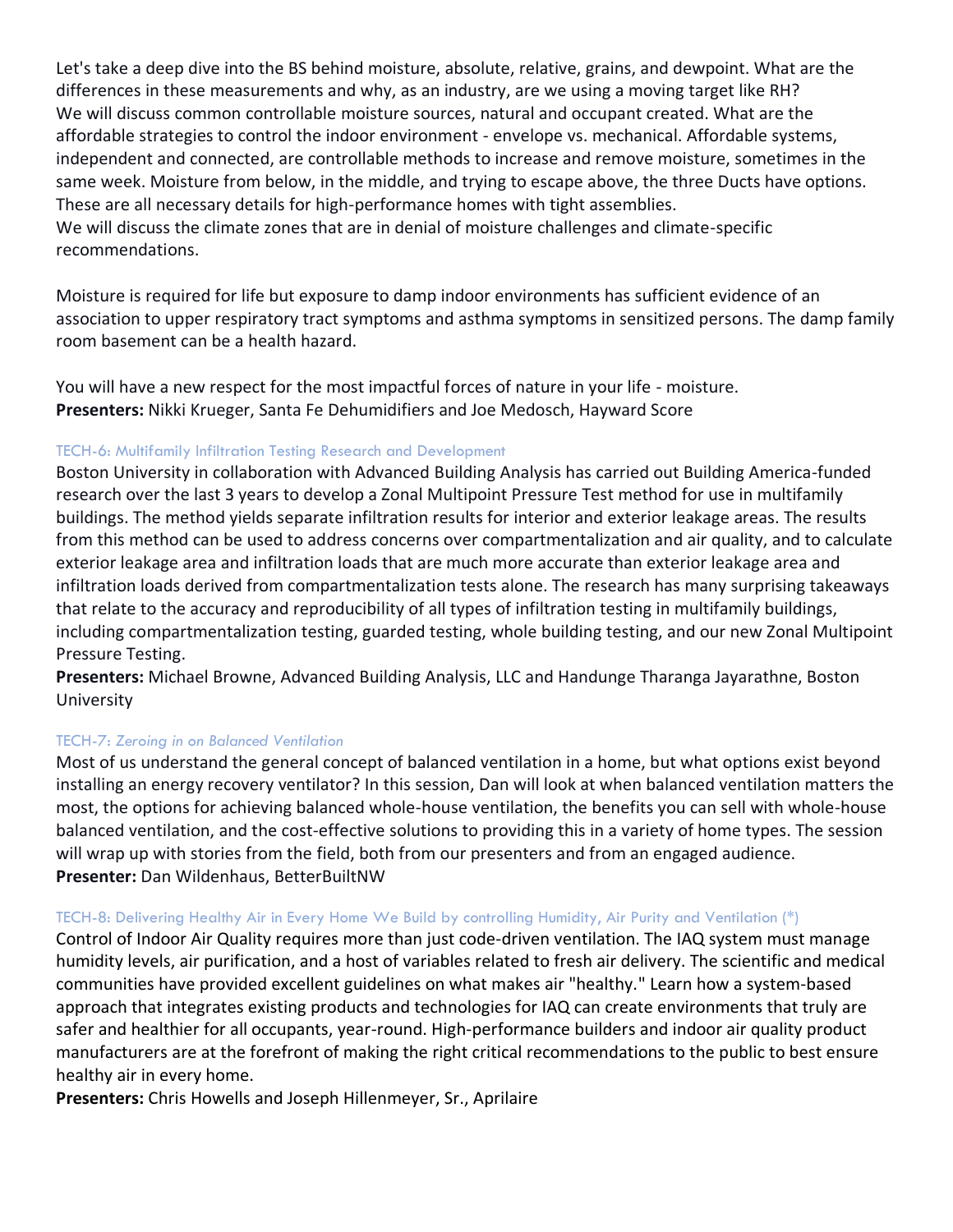#### <span id="page-8-0"></span>TECH-9: RESNET 380 (Airtightness/Airflow) & 310 (HVAC Grading): Tools and Techniques (\*)

In this session, we will break down the test and measurement sections of each RESNET standard to give you a better understanding of how and why measurements are made. **Presenter:** Bill Spohn, TruTech Tools, LTD

#### <span id="page-8-1"></span>TECH-10: *Advances in Affordable Housing Technology*

This session will detail innovative ways in which Habitat for Humanity affiliates in the United States are working to address the affordable housing crisis and the climate crisis. Affiliates have utilized energy- and resource-efficient, hazard-resilient construction practices to mitigate these issues. A moderated panel of Habitat representatives will share their work with 3-D printed homes, off-site construction models, and allelectric communities.

**Presenter(s):** Edwin Hensley, Habitat for Humanity International; Molly Berg, Habitat for Humanity International

#### <span id="page-8-2"></span>TECH-11: Validating HERS<sub>H20</sub> & WaterSense Labeled homes in the Field: A Las Vegas Case Study

Providing real-world validation of the WaterSense labeled homes program and the HERS<sub>H20</sub> rating system is an important next step in the growth of these programs. Observed data with real people living, maintaining, and using water in the homes serve to:

- Validate that the certification and rating program are working as intended
- Provide feedback for making improvements to the program and the standard over time
- Help water districts, agencies, and planning offices measure and predict the impact of WaterSense labeled homes

Beginning in the Summer of 2020, homes in the Las Vegas area became eligible for the WaterSense label under the WaterSense Labeled Homes V2 Pilot program, which allowed homes with a HERS<sub>H20</sub> score of 70 or less to earn the label. After a successful pilot, EPA finalized V2 (with minimal changes) in February 2021. In partnership with the local water utilities, this effort matched metered water use with rating data collected in the RESNET HERS<sub>H20</sub> registry. This provides a direct answer to the question "how accurate is a HERS<sub>H20</sub> rating and how much water does a WaterSense labeled home save?" by comparing rated home predictions for water use, with metered use observed in the field. The observed field data clearly shows that the WaterSense labeled/ HERS<sub>H20</sub> rated homes are saving a substantial amount of water relative to typical homes in the area. **Presenter(s):** Ryan Meres, RESNET; Jonah Schein, U.S. Environmental Protection Agency; Jacob Atalla, KB Home

#### <span id="page-8-3"></span>TECH-12: The Emerging Water Issue - Why Raters and Builders Need to be Concerned

Water scarcity and cost is an emerging concern to many communities. Just how serious is this issue? What challenges do builders face on this issue? What are the opportunities for the HERS industry? To answer these questions, this session will feature three experts from the perspectives of the Environmental Protection Agency (EPA), a national environmental organization, and leading national builders. The EPA manager of its WaterSense for Homes Program Jonah Schein, the Natural Resources Defense Council's Water Director Ed Osann, and KB Home's Sustainability Vice President Jacob Atalla will be featured in this session. **Presenter(s)**: Jonah Schein, EPA; Ed Osann, NRDC; Jacob Atalla, KB Home

#### <span id="page-8-4"></span>TECH-13: Performance-Based Energy Code Compliance: Control Your Energy Efficiency

Performance-based energy code compliance can offer builders the opportunity to achieve code-required energy efficiency in addition to design flexibility with reduced costs. The performance pathways treat the home as a system, allowing builders to make energy savings choices that better suit their construction preferences and meet their budgets. Understanding the provisions of both the Simulated Performance path and the Energy Rating Index path options will help builders more effectively work with energy professionals to create a strategy to meet the energy code while maintaining a sound structural design. Tools will also be identified to enhance communication between the builder and building code officials.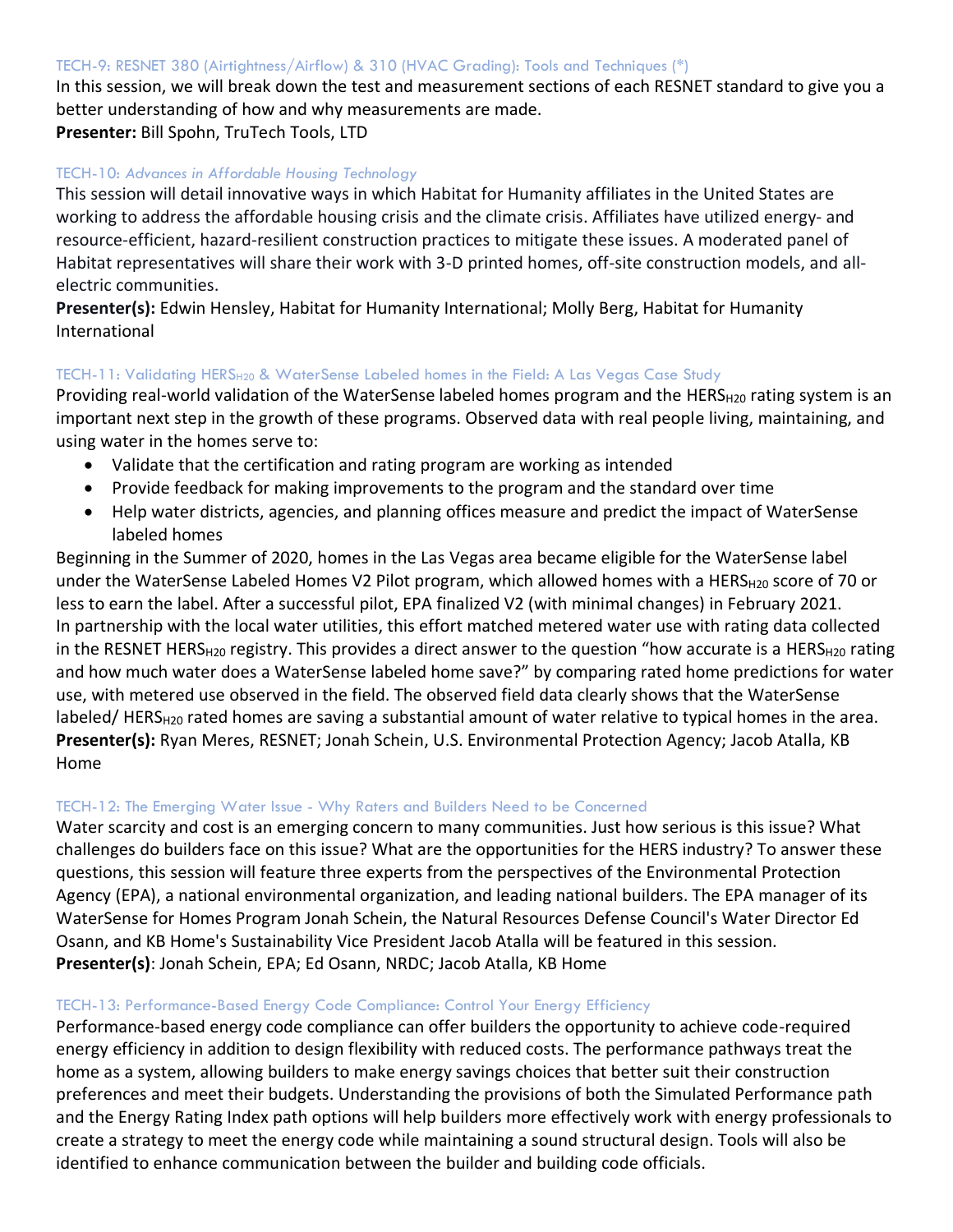#### **Presenter:** Joel Martell, NAIMA and Matthew Brown, APA – The Engineered Wood Association

#### <span id="page-9-0"></span>TECH-14: Ventilation and IAQ in New US Homes: Results from the Building America Field Study

Energy-efficient new homes that are built tight require an appropriately sized bath and kitchen exhaust and whole-house mechanical ventilation (WHMV) systems to enable good indoor air quality. ASHRAE Standard 62.2 specifies minimum airflow rates and requires verification, but there is a lack of data on installed system performance and operation and their relationship to indoor air quality in occupied homes. This session will present findings from the Building America research study that has gathered data on mechanical ventilation systems, indoor air quality parameters, and house and household characteristics from 180+ occupied homes in CA, CO, FL, GA, IL, OR, and SC.

The WHMV systems in many homes rated as compliant with the standard did not meet airflow requirements and many with adequate capacity were not operating as found. The complexity of system design, installation errors, and unaware occupants (mostly owners) appear to be the key factors. Indoor concentrations of air pollutants (particulate matter, formaldehyde, nitrogen dioxide, carbon dioxide, and radon) varied greatly among homes with and without WHMV. A subset of homes was sampled for one week each with/out WHMV running to isolate the effect of ventilation on IAQ.

**Presenter(s):** Brett Singer, Lawrence Berkeley National Laboratory; Eric Martin, FSEC Energy Research Center; Chrissi Antonopoulos, Pacific Northwest National Laboratory; Iain Walker, Lawrence Berkeley National Laboratory

#### <span id="page-9-1"></span>TECH-15: ZEN and the ART of HERS Rater Maintenance 2022: Safety and Injury Prevention

Building on the 2021 session "ZEN and the ART of HERS Rater Maintenance", this session dives more deeply into common injuries specific to HERS Raters and Rating Field Inspectors. We discuss job safety measures and guidance on how to avoid injuries. The content includes results of survey data on various types of injuries, recovery times, and business and operational impacts.

**Presenter(s):** Michael Arblaster, Harmony Home Energy; Billy Giblin, RESNET

#### <span id="page-9-2"></span>TECH-16: Health and Safety of Mineral Fiber Insulation

The public health record of fiberglass and mineral wool insulation is based on an extensive body of fiber research validated by international authorities. This session will review the types of research conducted and explain why this continuous testing is necessary when considering the health profile of residential and commercial building products.

**Presenter(s):** Angus Crane, NAIMA

#### <span id="page-9-3"></span>TECH-17: Insulating Advanced Framing with Fiberglass and Mineral Wool

With increasingly strict building energy codes, sky-high lumber prices, and high demand for labor seemingly here to stay, there has never been a better time to make the switch to advanced framing. Many think that advanced framing simply means switching from 16" to 24" on center framing, but the key to success is details like corners, wall intersections, and around windows. How to frame and insulate these key details is where the real advanced framing practices occur. More insulation, coupled with reduced thermal bridging due to fewer framing members in walls, means more comfort and energy savings for the homebuyer. Learn how to execute advanced framing and install proven effective fiberglass or mineral wool insulation in your projects. **Presenter(s):** Rick Gazica, ICF; Patrick Kicker, NAIMA

#### <span id="page-9-4"></span>TECH 18: WaterSense V2.0: Introducing additional flexibility and water-efficiency options.

The EPA's WaterSense Labeled Homes program is rapidly growing through the implementation of Version 2. This update provides additional flexibility while still meeting the water efficiency and performance standards that the industry and consumers expect when they see the WaterSense label. This session will focus on what you need to know about the technical and certification requirements of Version 2.0 and the options for certification, including RESNET's HERS<sub>H20</sub> rating systems. More flexibility and choices let individual raters and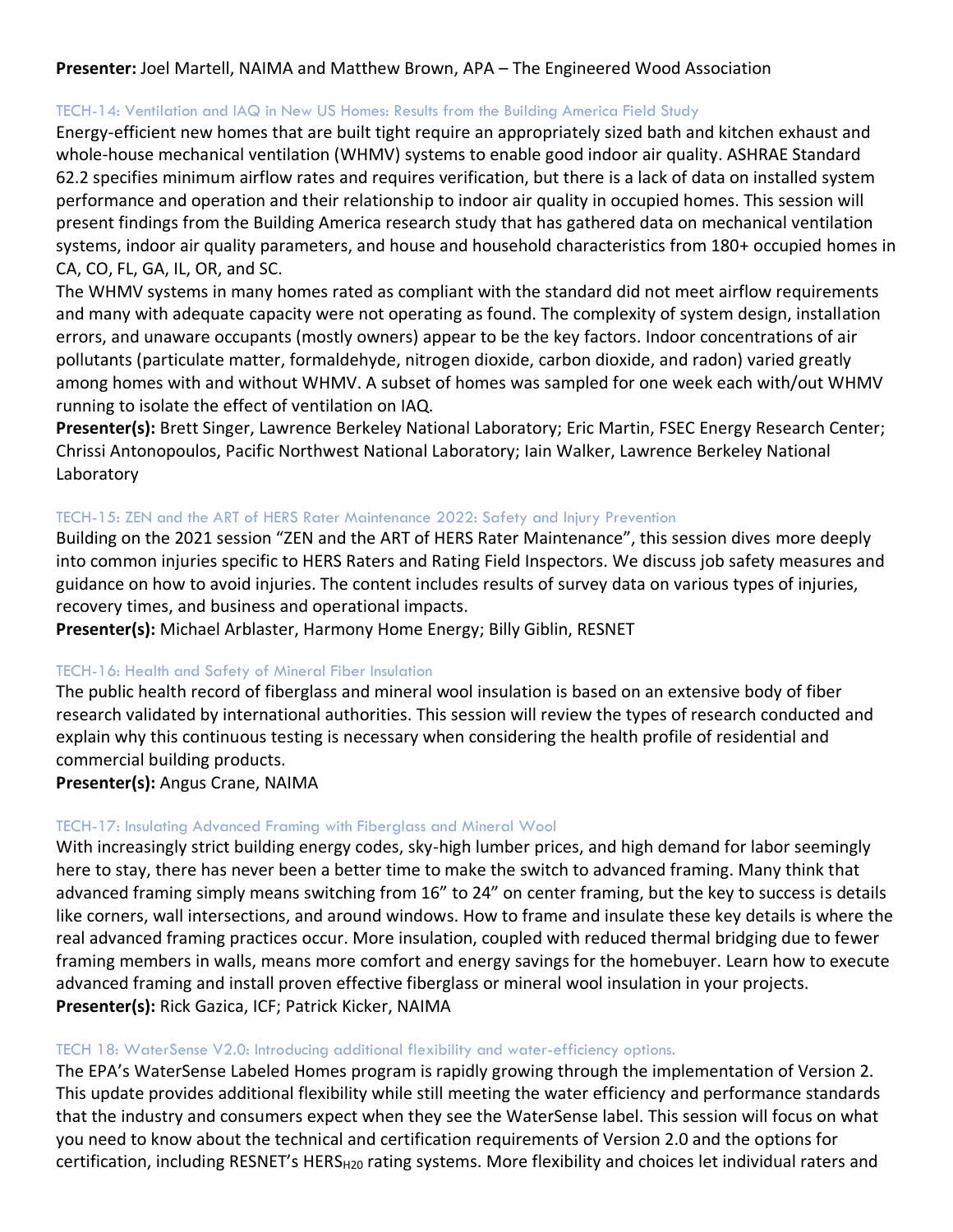builders use regionally and project-specific appropriate water-saving strategies. By incorporating industry-led changes and practices, this new version of the WaterSense Homes Certification is like no other and it has started to expand the reach of the program.

**Presenter(s):** Olga M. Cano, EPA; Jonah Schein, EPA

#### <span id="page-10-0"></span>TECH 19: WaterSense Labeled Homes Verification: Deep dive into the verification process and opportunities for efficiency during site visits.

The EPA's WaterSense Labeled Homes program has designed its new specification to better align with other green certification programs, including the existing RESET HERS training and QA processes. This means a better verification experience for building and rating professionals. This session will walk through the minimal checklist items required for any home to achieve certification regardless of which rating system it is being certified through. The HERS $_{H20}$  requirements, flexibilities, and regional strategies will also be discussed giving the rating industry insight into the importance of water efficiency for continued urban growth. **Presenter(s):** Olga M. Cano, EPA; Jonah Schein, EPA

#### <span id="page-10-1"></span>TECH-21: HERS HERSH20 and WaterSense Labeled Homes: One Year and Growing

In May 2021 the City of Oakley, Utah put a 180-day moratorium on any building permit requiring a new connection to the city's water supply. Water availability is becoming an increasing concern for builders and the communities they build in. This makes it even more critical for builders to demonstrate good stewardship of water resources. RESNET's HERS<sub>H20</sub> Program is a whole-house water efficiency rating, and it can be used to achieve the WaterSense Label for Homes.

**Presenter(s):** Ryan Meres, RESNET

#### <span id="page-10-2"></span>TECH-22: HERS Ratings and 3D Printed Homes

3D construction printing refers to various technologies that use 3D printing as a core method to fabricate buildings or construction components. It is gaining momentum among builders of all sizes, from Lennar to Habitat for Humanity. There are even major 3D construction printing projects right here in Austin. What does this new method of construction mean for HERS Ratings? Hear from builders and raters about the future of 3D construction and rating those homes.

**Presenter(s):** Jason Ballard, ICON

#### <span id="page-10-3"></span>TECH-24: IECC 2021 - Understanding its impact and what it means for you and your builders

The IECC 2021 Energy Code included numerous changes from previous versions. Join us as we take a look at a handful of the most impactful changes, analyze how these changes may influence energy models, and discuss what this means for you and your builders.

**Presenter(s):** Jacob Kamen, Ekotrope

#### <span id="page-10-4"></span>TECH-25: Joe Medosch is Back - Where did he go and what has he learned? Energy Efficiency vs. Healthier Homes sometimes hard to tell the difference, except the language and marketing!

I'm back. I missed these RESENT conferences. I left the "ENERGY" side of the building environment 5 years ago to focus on Healthier Housing. The best thing I ever did was to take my energy assessment and assembly skills and put on a different set of goggles. I want to share the wealth of overlapping information on Energy Efficient and Healthier Housing, case studies, and experiences I have gathered. I believe once you see the vast similarities and semantics that you will also adjust or change the way you offer high-performance homes. Yes, comfort is in here and may have become a distraction for "Indoor Air Quality."

Healthier assets are not included in the HERS assessment, YET! But many builders are looking for guidance, resources, material alternatives, filtration, and ventilation strategies. I want to provide a foundation for the HERS industry to have the confidence to discuss these features, and things like VOC sources, particulate/virus reduction, and what defines good Indoor Air Quality. Surprisingly, many are the same high-performance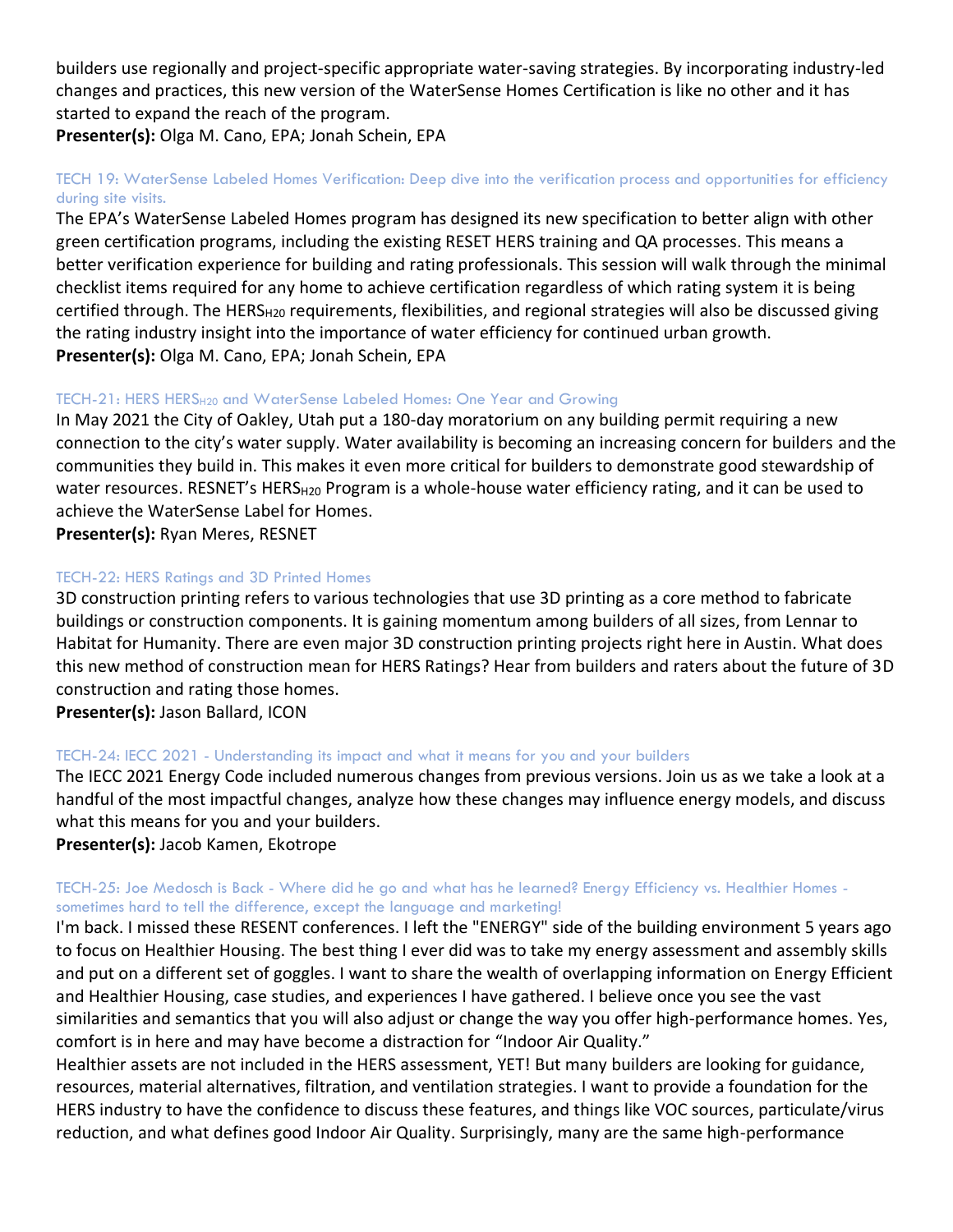installations builders are installing today - let's change the discussion from energy efficient to Healthier and Comfortable.

I will provide a small library of easy-to-read resources and examples of marketing opportunities for HERS providers and builders. If I told you 10 years ago you should be paying attention to water usage, (I did) now there is a Standard! Maybe Healthier is next.

Have you noticed the word "Healthier" and that I did not use "Healthy" - we will discuss the purpose. We will not avoid a discussion on why the COVID-19 crisis did not have people rushing to have better IAQ. I will criticize the poor ineffective choices that made a mess of "PURIFYING" air. COVID-19 provided many surprises to the industry - that was just one. I will cover some of the many things we learned about virus transmission, filtration, ventilation, and IAQ. Please join me and share your experiences. **Presenter(s):** Joe Medosch, Hayward Score

#### <span id="page-11-0"></span>TECH-26: Kitchen IAQ Within PHIUS+ and ENERGY STAR-Rated Multifamily Units

The emissions from the residential cooking process have become an important issue as it relates to indoor air quality in high-performance homes. The usefulness of the range hood, types of appliances, tighter homes, and ventilation standards are factors that must be considered when addressing IAQ issues. In addition, wholehouse ventilation, kitchen exhaust system design, kitchen hood design, airflow rates, operator behavior, cooking processes, cooking location, and ventilation configurations all contribute to the capture, containment, and removal of the cooking emissions from the kitchen space. Recent research on residential IAQ has suggested that emissions from cooking can negatively affect a home's air quality.

This seminar will present a current research study that is evaluating the kitchen IAQ in two HERS-rated affordable housing 6-unit buildings monitored over 18 months, one certified under ENERGY STAR for New Construction and the other building achieving Passive House (PHIUS) certification. Electric and gas cooktops will be used while monitoring the post-occupancy cooking emissions. The measurements will include temperature, humidity, Formaldehyde,  $CO<sub>2</sub>$ , NO<sub>2</sub>, CO, PM<sub>2.5</sub>, and TVOC's. Location sensors on the range will be used to determine the cooking positions of the source. The seminar will cover key findings on the recent investigation into IAQ from cooking emissions in the kitchen space. The seminar will also present an overview of emerging "smart" kitchen exhaust systems in high-performance homes, including smart ventilation and energy recovery ventilators triggered during specific ventilation events, along with consideration for make-up systems.

**Presenter(s):** Rich Swierczyna, GTI

#### <span id="page-11-1"></span>TECH 27: RESCAZ and RESNET Practical Simulation Tools – What's new?

The simulation tools used in RESNET HERS Rater and RFI training have been updated and function quite differently than before. Why were these changes needed and what do Trainers, HERS Raters and RFIs need to know about changes to field protocols that caused these updates? This session will address those questions and provide a demo of both the updated RESCAZ and RESNET Practical simulation tools. **Presenter(s):** Sharla Riead, EnergySmart Institute

#### <span id="page-11-2"></span>TECH-28: Habits are Hard to Break

Whirlpool has seen many changes in homes during the COVID-19 pandemic. People are re-engaging with their houses, remodeling, and eating more meals at home, but what else can we observe? We will show that multitasking at home isn't what people think it is. We will connect multiple sources of data, including our connected device data and multiple data streams from the Whirlpool ReNEWW House (a living lab for net-zero research), and revisit the Texas February energy crisis as one case study. We will then explore the suggestion that homes and home technology may not efficiently serve group living. Houses are not flexible enough to absorb the bad habits of their users.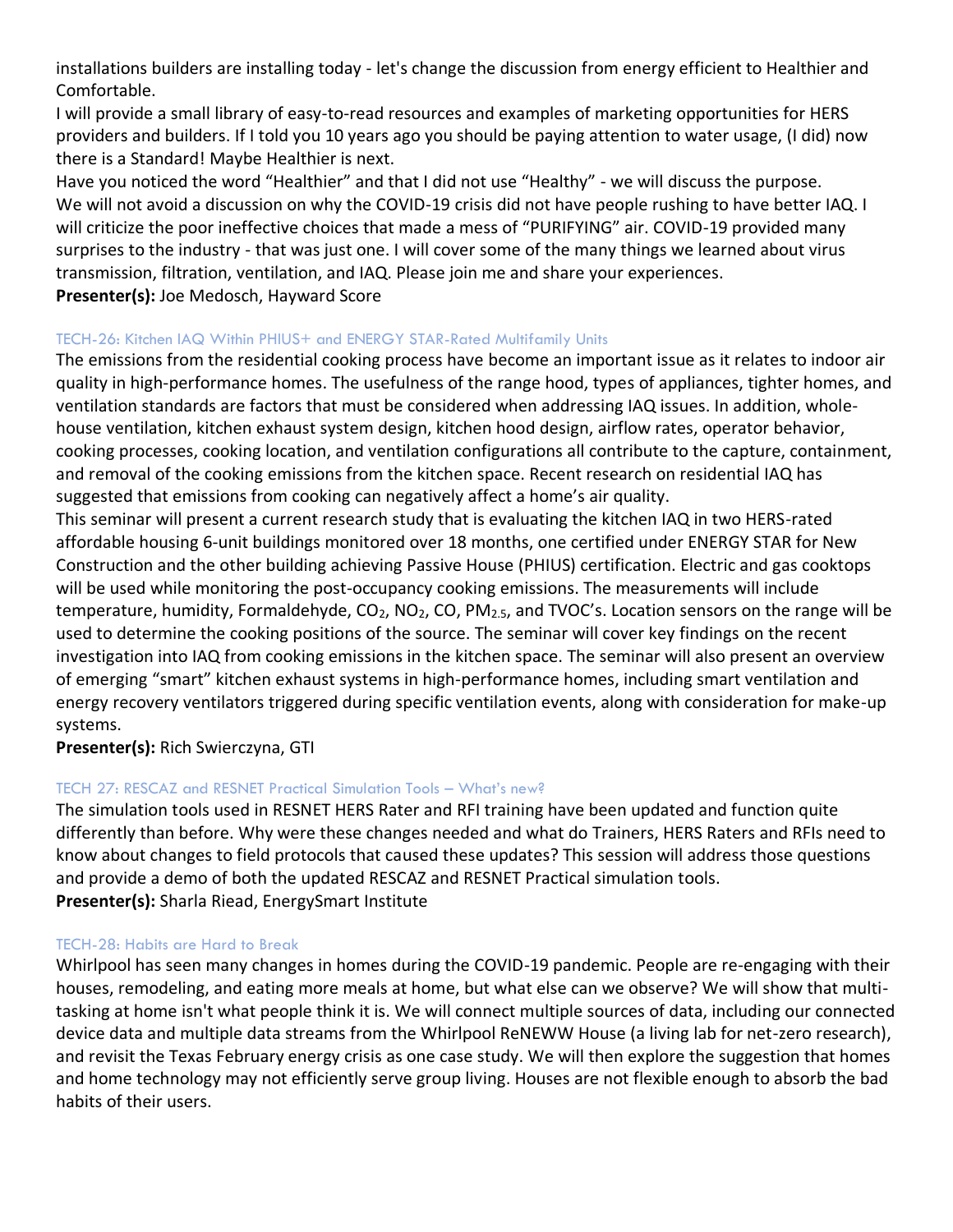How can we expand our definition of products to consider full home ecosystems? How can this new paradigm improve approaches to home automation? What steps are needed to transform homes from places to live to regenerative spaces that give back to their inhabitants?

Change the paradigm of how your house can work for you vs. you working on it. **Presenter(s):** Andrew Batek, Whirlpool Corp.

#### <span id="page-12-0"></span>TECH-29: Healthier Homes or Healthy Home Washing

I will cover current marketing strategies and upgrades that builders can provide to buyers to make the home "healthier" - vs. one that does not have these installations. This includes the basic concept of healthier products and installations and how you can avoid the liability of overpromising. Some builders are shifting from "Green" washing to "Healthy Home" washing by promising a healthy environment, but they are not actually making the home "healthier." In this session, we'll cover multiple evidence-based healthier upgrades vs. new shiny objects, like the ones that monitor a single room but do not control any ventilation or a filtration installation. The newest blue/purple shining light is the UV craze. Joe will explain the evidence of these installations and advise on some cautionary claims that can be made.

This session includes material disclosures and the difference between the new HPD (Health Product Declaration) and the limitations of SDS (safety data sheet). This includes a reduction of materials containing Red List chemicals, referred to as carcinogenic and hazardous, found in building materials. This includes the latest Indoor airPLUS requirements!

New home builders, market convenience, and name brands - this traditional sales approach is missing some fundamental, healthier home installations and benefits that are already in the home. Low VOC flooring (solid surface or carpet) is a commonly missed bullet point in some marketing materials. Paint is only considered low-VOC if the paint and colorant are low-VOC.

The bottom line: don't make health claims - shockingly some national builders have! **Presenter(s):** Joe Medosch, Hayward Score

#### <span id="page-12-1"></span>TECH-31: How to avoid the top Modeling Mistakes in REM/Rate

Are you creating energy models using REM/Rate? This session will help you avoid the top mistakes found by our QAD and trainer when reviewing this type of energy model. Learn the most common mistakes that have been found and the steps you can take to avoid them. This session includes demos of the REM/Rate software tool showing how to check for these common issues and how to correct them. You will also gain a better understanding of how-to self-QA your own models and learn about what items you should look for in the field with the final verification visit that is necessary to verify in your energy model before you submit it to your QAD.

**Presenter(s):** Sharla Riead, EnergySmart Institute

### <span id="page-12-2"></span>TECH-32: Introduction to Residential HVAC Design

Understanding residential HVAC design is an important tool for HERS Raters, especially with the new ANSI/ACCA/RESNET Standard 310, which requires a review of other designs. This tool is also useful for diagnosing comfort and energy problems in homes. Residential HVAC design is also a service that is ideally suited for HERS Raters to perform. This class will cover the basic steps involved in the process. It will cover ACCA Manuals J, S, and D. It will go through an example of HVAC design and discuss the important engineering decisions, as well as the items that people tend to put too much emphasis on. (This is an updated version of a well-received class that was taught previously at the 2020 RESNET conference.) **Presenter(s):** Russell King, ME, Coded Energy

### <span id="page-12-3"></span>TECH-33: Living inside your theories – Year One Update

His head has been wrapped up in building and HVAC performance since the late 1980s. How does he sort through bringing his vision for his own home to reality? What's it like actually living inside your theories? Bill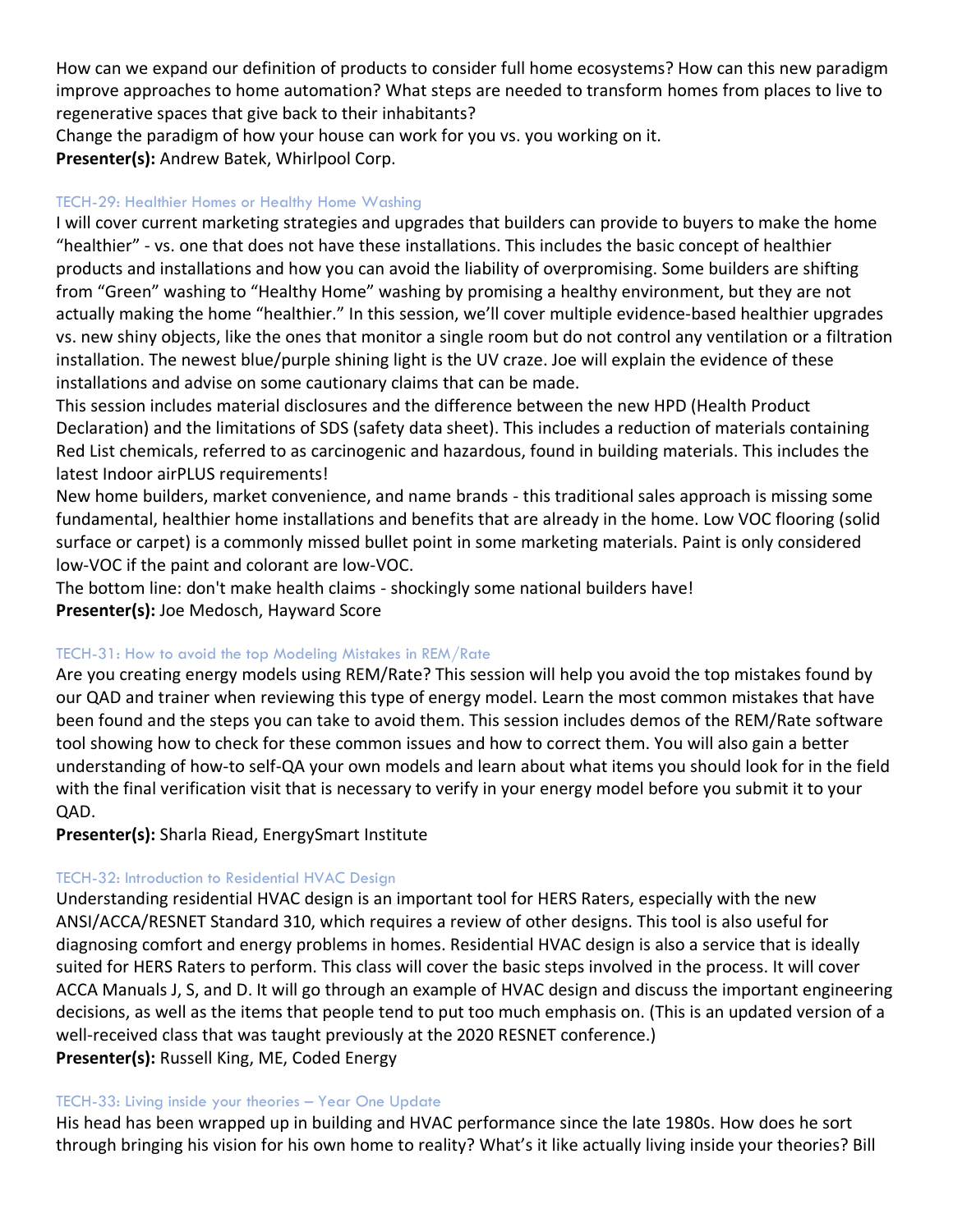Spohn describes the journey he and Marilyn have taken setting out to build a high-performance, likely NetZero, home. It's time for a one-year update! **Presenter(s):** Bill Spohn, TruTech Tools, LTD

#### <span id="page-13-0"></span>TECH-34: Passive House 0.60 ACH50 is B.S.

I learned recently that Passive House Institute United States (PHIUS) abandoned their well-known 0.6 ACH50 air leakage standard. Did you know that? What does this mean and what is the new standard of house tightness that is being used? Why?

**Presenter(s):** Robby Schwarz, BUILDTank, Inc.

#### <span id="page-13-1"></span>TECH-35: Prescription for Better Buildings: Phius 2021 Prescriptive Path

Energy Modeling has created a clear barrier-to-entry for passive building professionals that may have been insurmountable for many projects in the past. This has prevented the net-zero carbon movement from scaling up in the single-family residential market, despite widespread interest. The Phius prescriptive path, introduced under the Phius 2021 certification protocol, offers an alternative path to certification which eliminates the barrier-to-entry posed by energy modeling. This makes certification available for a wider range of project teams, project sizes, and most importantly, project budgets.

There are significant impacts that help make this popular third-party certification more easily attainable. Unlike the performance path which allows for a seemingly infinite amount of variability, the prescriptive path lays out a clear path to certification from the very start of a project which has provided stability along the path to certification. This presentation reviews the goals and intent of the Phius 2021 prescriptive path as well as step-by-step guidance through the certification checklist. It uses several case study projects to demonstrate the use of the certification checklist on real projects and presents the lessons learned. **Presenter(s):** John Loercher, Phius

#### <span id="page-13-2"></span>TECH-36: Tackle Increased IAQ Concerns With Efficient Ventilation

Builders are more focused than ever on providing homeowners with healthy indoor air quality. COVID-19 will have long-lasting impacts on how families prioritize IAQ over other home features. Luckily, there is an increasing number of ventilation options available today to ensure healthy air quality while also delivering energy efficiency and saving HERS points. After covering some ventilation basics, including common energy code requirements, this session will look at options for whole-home ventilation with a focus on how it can be accomplished efficiently – namely with ERVs.

**Presenter(s):** Patrick Nielsen, Broan

#### <span id="page-13-3"></span>TECH-37: Garage connection and bath fan testing - a Rater driven study

A two-state study of installed bathroom exhaust fan performance and effectiveness of the air barrier between the house and garage was performed in 2020 in Colorado and Nevada by piggybacking additional testing conducted for an IECC compliance study. These two components of the house, which are evaluated and addressed significantly differently by the IECC and programs like Energy Star, have not been looked at from a statewide implementation perspective. Has the energy code or EnergyStar impacted what is happening in housing in these two states? We will shed some light on statewide compliance with these two measures. We may even give you a sneak peek at the air leakage and duct leakage data that was gathered. **Presenter(s):** Robby Schwarz, BUILDTank, Inc.; Les Lazareck, Home Energy Connection, LLC

#### <span id="page-13-4"></span>TECH-38: Rediscovering Independence

The COVID-19 pandemic in 2020 shook us all to our core. To some, it revealed just how vulnerable we are. This drove a lot of people insane. David Horton, a city boy raised without a blade of grass in sight, was driven just insane enough to uproot his family and move to a farm in rural Kentucky.

In this presentation, learn how David was able to apply his knowledge as a carpenter and HERS rater to bring an old farmhouse and barn into the era of modern energy efficiency. This old farmhouse has every problem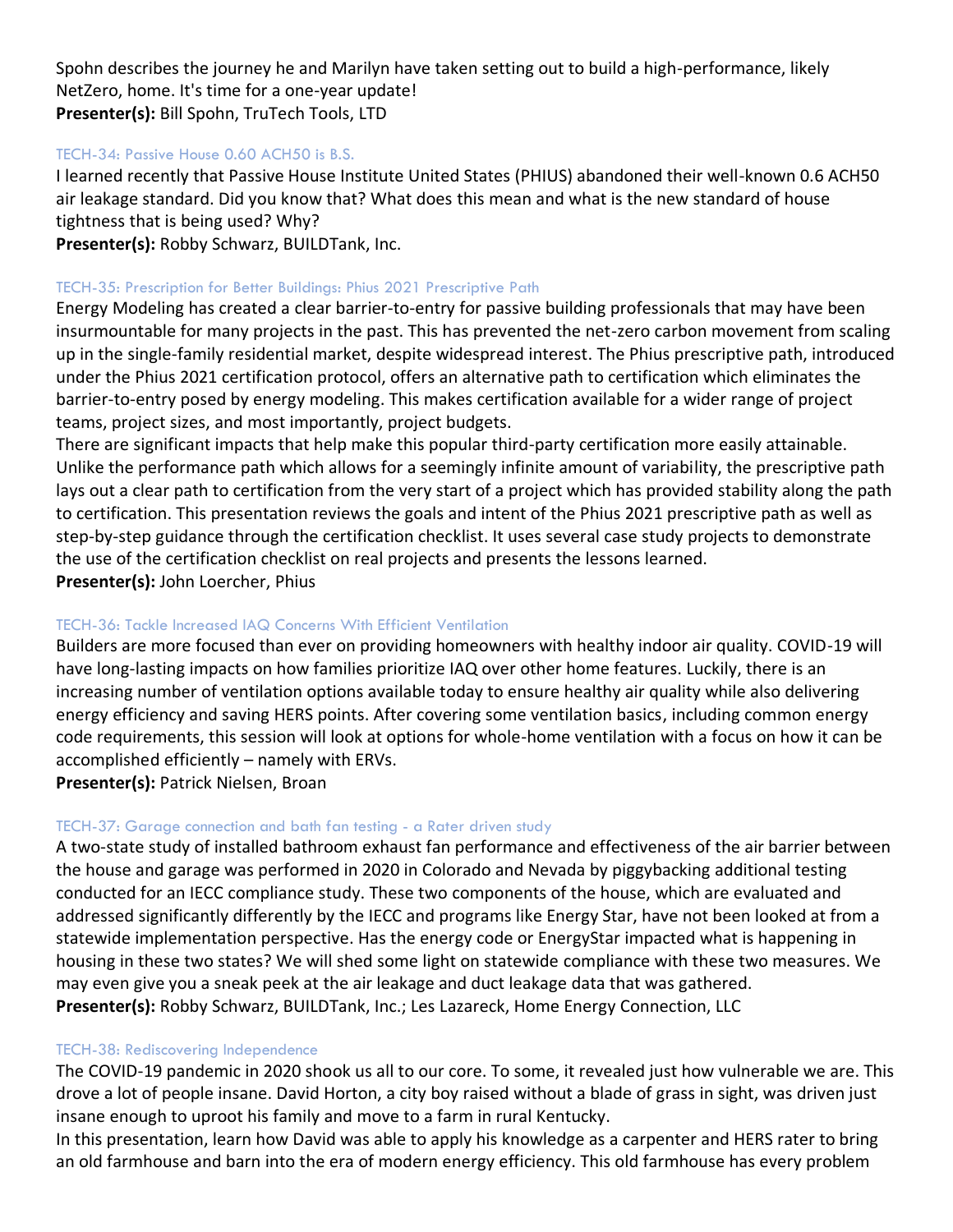you can think of. There are crawlspaces, knee wall attics, porch roofs connected to floor spaces, and even a god-forsaken bonus suite over the garage! This is a trainer's paradise, but a pain to live in without a retrofit. This home started at 23 ACH50! Where did it end up? You'll have to listen in and find out. As a bonus, follow along as David attempts to learn about agrarianism and animal husbandry. The true purpose of this homestead was to live the most sustainable and independent life possible for the Horton family. Learn how they eliminate outside inputs one by one on their journey to a free and independent lifestyle. See the measurable benefits from knowing exactly what goes into everything you eat. Consider the impact on the environment when you raise the things you consume and let natural symbiotic relationships flourish. Also, explore the connection you have to your food when you are involved in raising it, protecting it, and ultimately harvesting it.

\*\*\*Another bonus, you'll meet some chickens, rabbits, sheep, a cow, who knows what else**. Presenter(s):** David Horton, QTPI

# NAVIGATING FINANCE AND REAL ESTATE

#### <span id="page-14-1"></span><span id="page-14-0"></span>NAV-1: *HERS Ratings - The Key to Valuing of Green Homes*

The HERS rating offers a great opportunity for appraisers to value green homes in residential real estate appraisals. Currently, over a quarter of all new homes built are HERS rated. Through the RESNET/Appraisal Institute, Appraiser Portal appraisers can now access key information from RESNET's registry to be able to compare homes with HERS ratings in the marketplace. This session will explain the Appraisal Institute's collaboration with RESNET to educate appraisers on the valuable data on green homes, the Appraiser Portal and how it works, and how HERS Raters can work with appraisers.

**Presenter:** Timothy Runde, Appraisal Institute

#### <span id="page-14-2"></span>NAV-2: *Where the Rubber Meets the Road: Do High-Performing Homes Impact Home Values?*

The energy efficiency industry has delivered considerable value and made an impressive impact on our nation's housing stock. Three (3) million HERS rated homes. Two (2) million ENERGY STAR Certified Homes. Tens of millions of homes built to modern energy codes. But does that value persist? Or is all your hard work ignored when a rated home is maintained and resold? In this session, learn from Pearl, a real estate agent and an appraiser about what happens when high-performing homes are re-sold -- and what needs to happen for the value of your work to be reflected in future sales prices.

**Presenters:** Nathan Gee, Pearl Certification; Woody Fincham, Accurity Fincham & Associates, Inc and; Greg Slater, Nest Realty

#### <span id="page-14-3"></span>NAV-3: *Energy Trends in Marketing, Valuing, and Financing*

Through the collaboration of many organizations and making energy efficiency visible, the real estate sector is more aware of the benefits of energy-efficient ratings than they were 5 years ago. Our work is not complete, and through continued collaboration, energy efficiency will become a value-added feature in marketing, valuing, and financing. In this session, we will review the areas of success and the paths to overcome the weaknesses. Raters, builders, appraisers, and lenders will want to be in this session to learn how to be a part of the movement to healthier homes, better marketing, and valuation. **Presenter:** Timothy Runde, Appraisal Institute

<span id="page-14-4"></span>NAV-4: Attracting Capital with Freddie Mac's Green Mortgage-Backed Security

Freddie Mac Single-Family Green MBS supports our company's focus on financing energy efficiency in new and existing single-family homes, helping to preserve home affordability over time. Learn about Freddie Mac's Single-Family Green Mortgage-Backed Security and the progress made to attract capital to promote sustainable activities through mortgage financing.

**Presenter:** Simone Beaty, Freddie Mac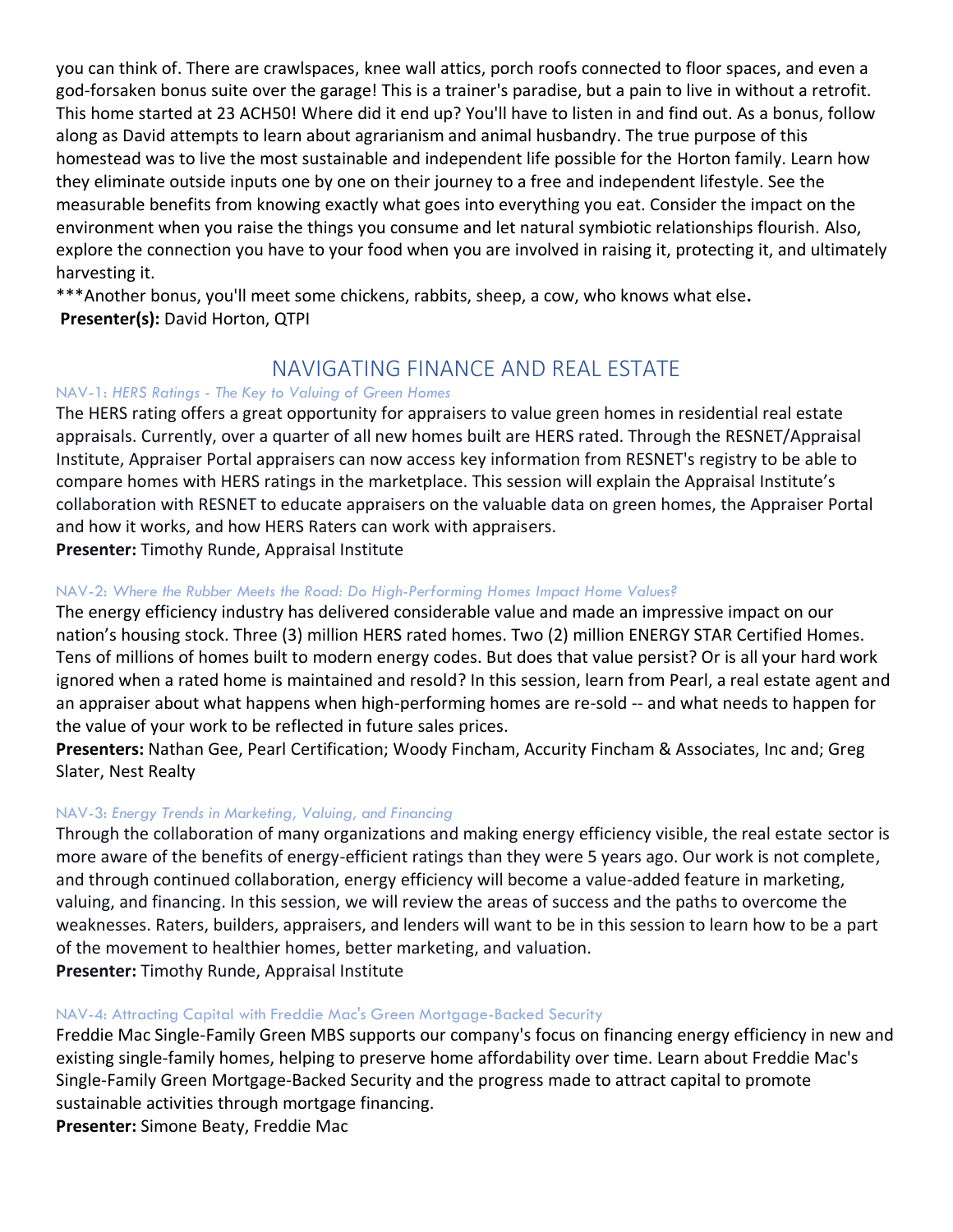#### <span id="page-15-0"></span>NAV-5: *Using HERS Rating Data for Environmental Reporting: A Homebuilder's Perspective*

Millennials, the generation ranging in age from about 22-40 represent the largest generation of homebuyers (38%). According to the Morgan Stanley Institute for Sustainable Investing, 95 percent of millennials are interested in sustainable investing and 85 percent believe their investment decisions can impact climate change. This is one of the reasons investors are increasingly looking at environmental, social, and governance factors in their investment decisions. RESNET's Home Energy Rating System (HERS) provides builders with a built-in mechanism to report on the energy efficiency and carbon impacts of the homes they build. Come to this session to learn how HERS data is being used in environmental reporting and the role it can play in demonstrating a builder's commitment to reducing their environmental impact and attracting millennial homebuyers.

#### **Presenter(s):** Ryan Meres, RESNET

#### <span id="page-15-1"></span>NAV-6: *Comprehensive Quality Assurance Stimulates Private Sector Financing*

The work performed by a HERS Rater is professional, certified, and not inexpensive. Funding entities, such as banks and lending institutions, as well as code officials and utility program managers, are using HERS Raters for their programs. This is due to the training, professionalism, ability to generate improvement analyses with financial impacts, and multileveled quality assurance that is in place. However, they have learned that not all QA is the same and are now looking for systems that provide a level of assurance that ALL HERS Rating energy models for their programs have been QA'd, over and above the RESNET 10% requirement. This session will explore the various marketplaces open to the HERS Rater, the financing, and programs available that depend on HERS Ratings, and why HERS Ratings are used versus other residential energy evaluation programs. This session will also explore tools and methods available that allow a HERS Rater or Rating Provider to assure program managers that their energy models are high quality and accurate.

**Presenter(s):** Sharla Riead, Hathmore Technologies, LLC; Ken Riead, Hathmore Technologies, LLC

# THE NEW FRONTIER OF RESNET

#### <span id="page-15-3"></span><span id="page-15-2"></span>RES-1: Transparency in QA - Setting Reasonable Expectations *(\*)*

This session provides a visual walkthrough of the RESNET QA Process from the perspective of both Raters and QADs. We'll look at recent history, how the QA process has evolved, and what that means for the individual rater and the industry. As rating professionals, we're tasked with ensuring the integrity of the rating process, in many cases for program or jurisdictional compliance. The only way that we can collectively make decisions and set reasonable expectations is through transparency in our processes. The primary goal of this session is to bring a level of understanding to the QA process, elevating the working relationship between rating professionals and their service providers.

**Presenter:** Cindy Zeis, Performance Systems Development

#### <span id="page-15-4"></span>RES-2: Why HERS Raters Should Learn to do Residential HVAC Design *(\*)*

HERS Raters, especially those who do energy modeling, are in a unique position to offer residential HVAC design services for new construction, as well as existing homes. Their combination of knowledge of inputting building information into modeling software, their appreciation of energy efficiency and building science, and their field experience makes them especially qualified to provide this service. Although HERS Raters lack the intimate knowledge of the practical side of the equipment and how it is installed, this can be gained by working closely with HVAC contractors during the design and installation process. HVAC contractors typically have very little experience with any kind of building modeling software. Somebody needs to step up and help installers if we are to improve the quality of HVAC designs and subsequent performance. **Presenter:** Russell King, ME, Coded Energy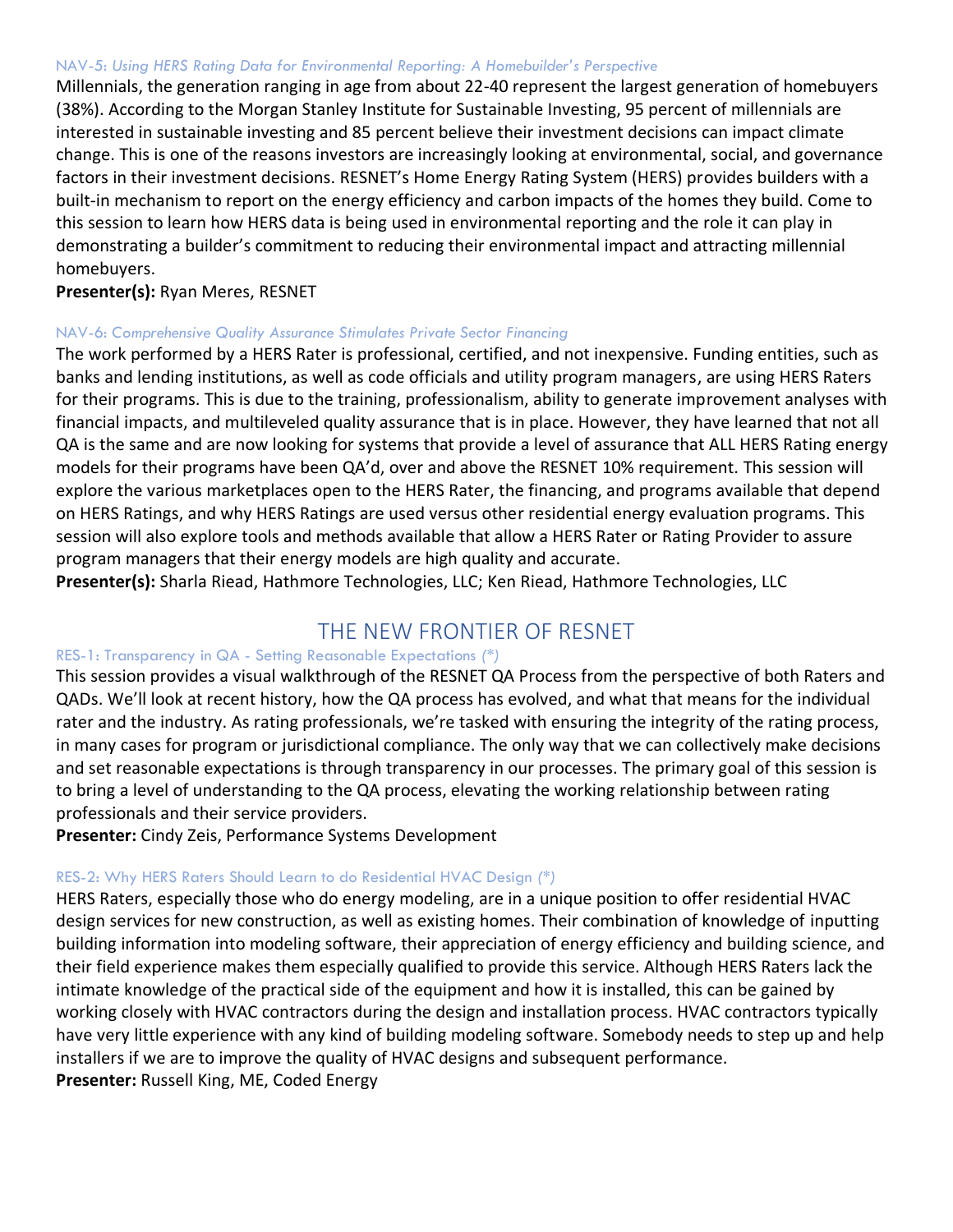#### <span id="page-16-0"></span>RES-3: An EASY 'A', on Your Next QA – Taking Advantage of Addendum 58 and Nailing Pre-Drywall QA Minimum Rated Features. *(\*)*

In this session attendees will be familiarized with the requirements for Pre-drywall QA in Addendum 58, and explore the minimum rated features found in ANSI/RESNET/ICC 301 - Normative Appendix A and Normative Appendix B. Learning objectives are targeted to minimum rated features which can only be captured at predrywall and will detail benefits to Raters (inspection revenue stream, QA requirement option), builders (lower HERS scores, and measurable quality control) and providers (QA requirement options). This aspect of the rating process has become increasingly important to HERS Raters seeking to move builders to an ERI Path for code compliance in a consistent and defensible manner.

**Presenters:** Michael J Arblaster, Harmony Home Energy and Billy Giblin, RESNET

#### <span id="page-16-1"></span>RES-5: HERS Rater Instructor Roundtable *(\*)*

This will be the annually required Instructor roundtable. Topics TBA **Presenters:** Laurel Elam, Billy Giblin and Scott Doyle, RESNET

#### <span id="page-16-2"></span>RES-6: Remote QA Before, During, and Well After the Pandemic: A Panel Discussion *(\*)*

RESNET and Building Professionals have been working toward integrating smart remote Quality Assurance for years, with an eye to reducing costs, increasing flexibility, and maintaining high standards. The COVID-19 pandemic radically accelerated the need for good Remote QA, and the need drove innovation, which led to lots of experience since March 2020. The challenges go beyond cell connections and video limitations, and the many benefits will help guide the future of QA. Our panelists include QA Providers who have integrated remote QA, along with RESNET's Quality Assurance team.

**Presenters:** Emelie Cuppernell Glitch, Performance Systems Development; Michael A Browne, Energy Raters of Massachusetts, Inc.; Scott Doyle, RESNET and Sharla Riead, Hathmore Technologies, LLC

#### <span id="page-16-3"></span>RES-7: RESNET HERS QAD Roundtable *(\*)*

This will be the annually required QAD roundtable. **Presenters:** Scott Doyle; Laurel Elam and Billy Giblin, RESNET QA Team

#### <span id="page-16-4"></span>RES-8: Real-World Project Feature

This session will feature two or more unique or challenging (out of the ordinary) rating projects. This session aims to put the spotlight on the broad spectrum of residential buildings receiving HERS ratings and the talented HERS Raters who test, inspect, and model them.

**Moderator:** Scott Doyle, RESNET. **Presenters:** Matson Stafford, U.S. EcoLogic; Jim Baker, B and G Drafting, and Sajed Sadati.

#### <span id="page-16-5"></span>RES-9: You're Certified - Now What?

This session looks at the transition from being a student to a boots-on-the-ground technician tasked with providing services for builders, design professionals, and other various stakeholders. It can feel like a very lonely place from opening dialogue to staring down the tunnel of that first real (or first in a long time) inspection. This is a three-prong, practical walkthrough of the minimum rated features. We'll review concepts, field verification practices, and modeling strategies to help bring into focus the practical elements of the rating process. This is a great session for new Raters and RFIs or those who just want to brush up on some basics. **Presenter:** Cindy Zeis, Performance Systems Development

#### <span id="page-16-6"></span>RES-10: Standard 310 Compliance Made Easy *(\*)*

RESNET/ACCA/ICC Standard 310 holds a lot of promise to lower HERS Index scores and improve the home's efficiency. Some tests you perform are easy enough, like measuring duct leakage. But what about all those other tasks? Is there a simpler way to obtain compliance? Yes, ACCA has a way for the HVAC professional to easily submit the needed measurements. The home could get a lower score, the homeowner will enjoy a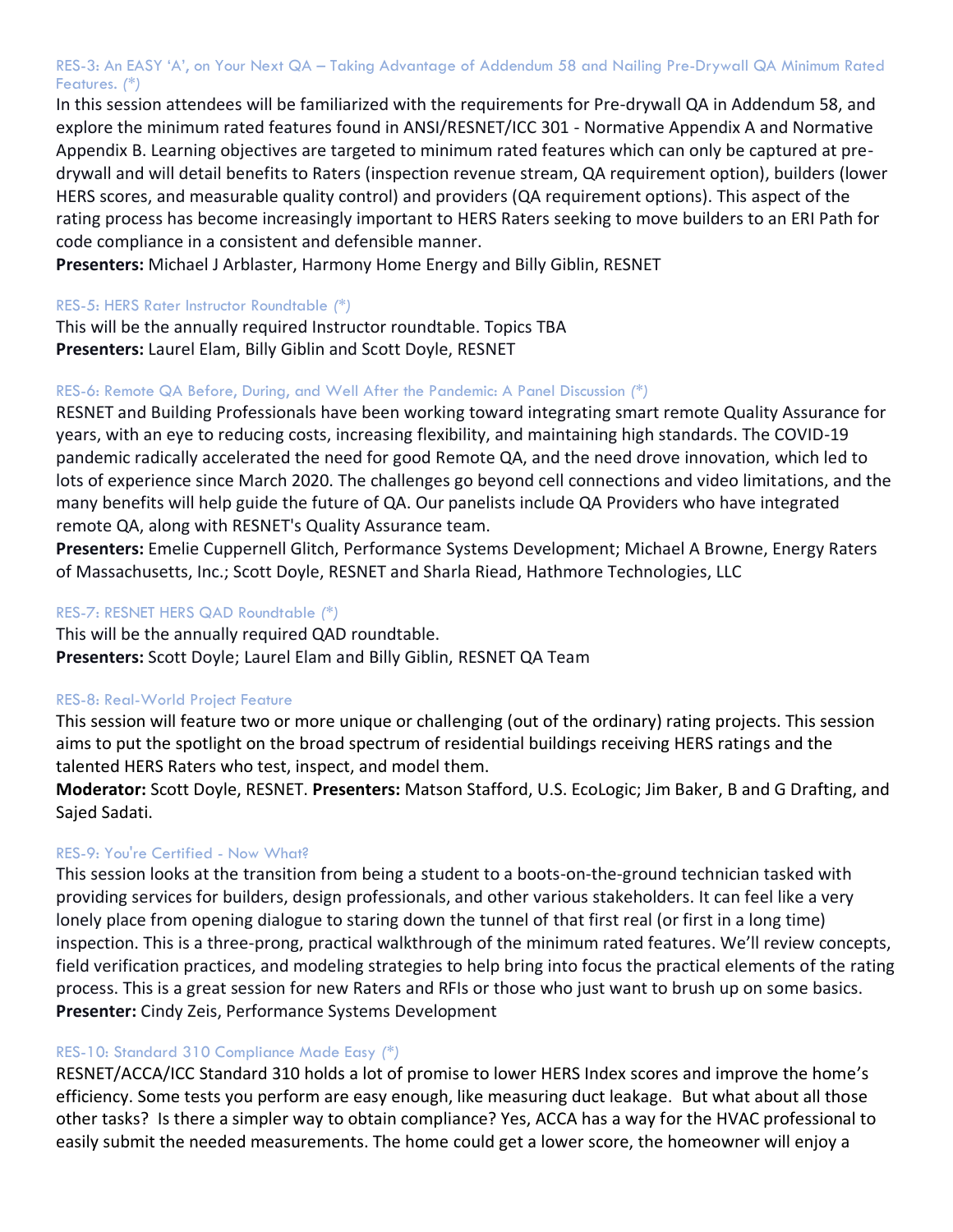better performing HVAC system, the home builder will have a happy customer, and you will have a happy home builder. Win, win, win, win.

**Presenters:** Wes Davis, ACCA and Joe Medosch, measureQuick

<span id="page-17-0"></span>RES-12: RESNET Quality Assurance Staff Charts a Path to Move RESNET Quality Assurance Beyond the Gold Standard.

RESNET's Quality Assurance Process is currently seen as the Gold Standard for the inspection, testing, and labeling of a home's energy and water performance. As part of its dedication to continuous improvement, RESNET management recently met with the RESNET Quality Assurance Team to chart a path on moving RESNET's quality assurance forward to a higher level.

Through this effort, the RESNET Quality Assurance Team adopted the following strategic initiatives:

- Relieve the administrative burden for RESNET staff and Providers on by making it easier to determine how much quality assurance is required
- Set up a system to be able to track the entire chain of custody among HERS Raters, RFIs and Energy Modelers in the RESNET National Registry Provide the RESNET Quality Assurance Team with analytic support to be able to more easily track rating activity in the RESNET National Registry
- Recruit a contractor or team of contractors to investigate compliance complaints and fraud (A budget for this was submitted to the RESNET Board and approved at the RESNET Board's Fall 2021 meeting)
- Enhance RESNET's ability to track all Provider Quality Assurance reviews real-time through the RESNET National Registry
- Convert the current Quality Assurance Review Checklist to an online and app-based form built into the RESNET National Registry so that updates can be made more easily available via continuous maintenance, and Quality Assurance Designees can complete in the field
- Develop a performance-based Quality Assurance process where RESNET staff and Provider Quality Assurance Designees can spend more time with those HERS Raters, RFIs, and Energy Modelers who need more assistance
- Set up a process where the RESNET Quality Assurance Team can carry out unannounced Quality Assurance field visits
- Have the RESNET Quality Assurance Data Analytics Tool available to Rating Providers so that Providers have the same ability as RESNET staff to research their rating files in the RESNET National Registry

In this session, the RESNET Quality Assurance will explain the new quality assurance initiatives that will be pursued in 2022.

**Presenter:** Scott Doyle, Laurel Elam and Billy Giblin, RESNET QA Team

#### <span id="page-17-1"></span>RES-13: 2022 HERS Software Consistency Update. *(\*)*

RESNET's Software Consistency Committee (SCC) has been working towards improving consistency in HERS Index calculations across software tools for three years now. In this session, RESNET's Energy Modeling Director (and SCC Chair) will provide an overview of the accomplishments of the committee and present a roadmap of strategic improvements to enforce greater accuracy (and, consequently, consistency) moving forward.

**Presenter:** Neal Kruis, RESNET

<span id="page-17-2"></span>RES-14: 310 Section 5 - Non-Invasive Refrigerant Charge! You can check the Charge Without Manifold Gauges or Chlorofluorocarbon (CFC) Certification! The Next Squid Game (Netflix show) Without the Horrific Ending *(\*)* Learn RESNET/ACCA/ICC ANSI Standard 310 section 5 Non-Invasive Refrigerant Charge. Whether you want to add this service or just want to understand the path, this session is a once-in-a-lifetime opportunity.

You can do sections 1 & 2 in your sleep (Design Review and Total Duct Leakage). And others will provide excellent sessions on sections 3 Blower Fan Airflow, 4 Blower Fan Watt Draw, tests you can perform.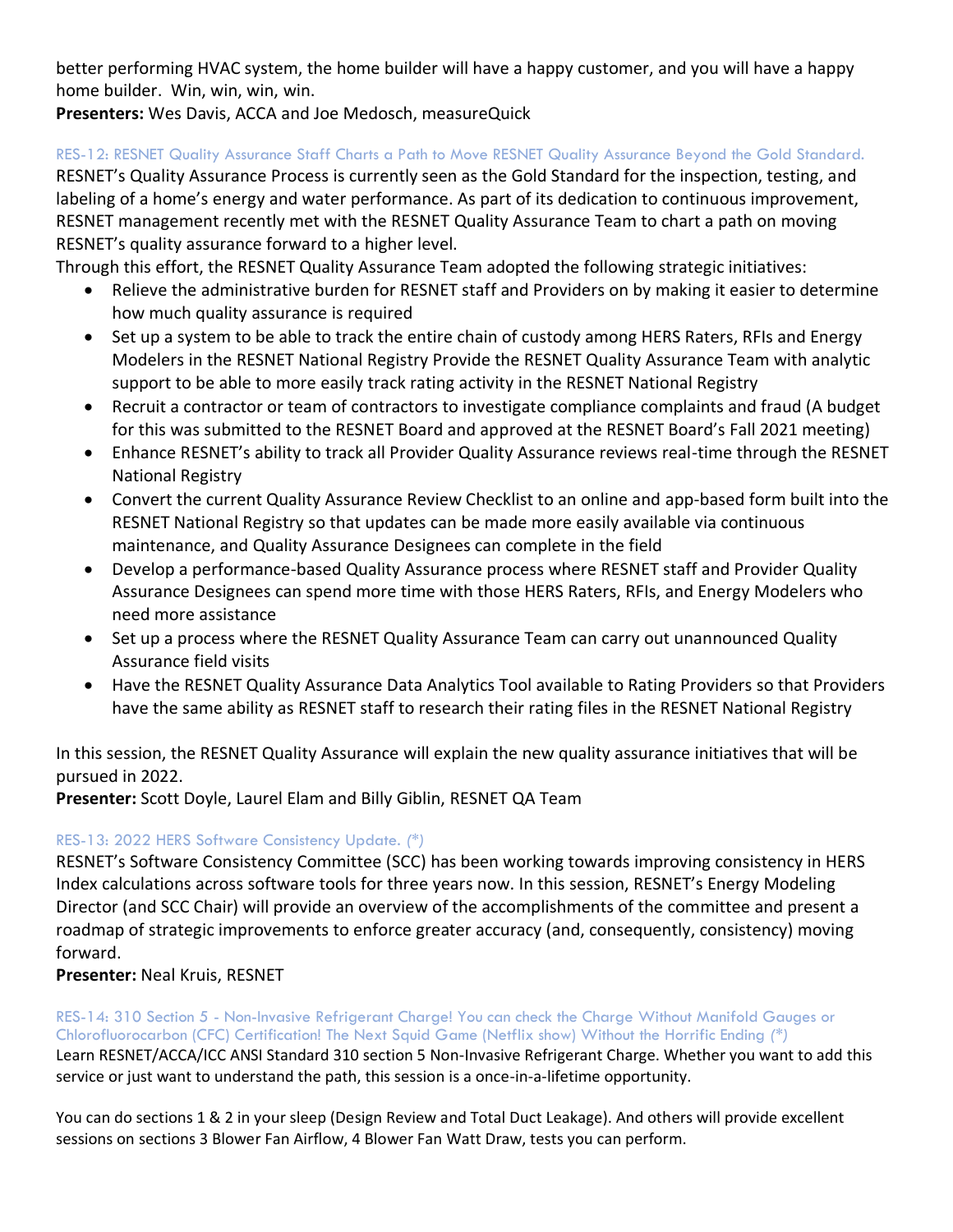But section 5 Non-Invasive Refrigerant Charge, this is a new Squid Game! (Netflix show). This session will cover what is required to perform this fully automated test.

Non-Invasive Method 101. You can do this. Learn how this is similar to a blower door test, a few probes and an app - DONE. Benchmarking the system is the future of H/AC compliance.

We will also cover what is required for an Independent Verification Report, and what a HERS Rater should be familiar with to have a high confidence level the refrigerant charge meets the design levels.

Jim will provide an update on the Building America Team study on "Optimizing Residential HVAC Performance Using Quality Installation Verification and Monitoring Tools"

If you want to understand these terms - not just repeat the definition from section 3, you need to be in this session.

- 1. Condensing Temperature,
- 2. Condensing Temperature Over Ambient (CTOA)
- 3. Saturation Temperature, Target Liquid Line Temperature
- 4. Target Subcooling
- 5. Target Suction Line Temperature,
- 6. Superheat

#### **Presenter:** Joe Medosch and Steve Rogers**,** Measure Quick

#### <span id="page-18-0"></span>RES-20: Proposal for a New RESNET Standard for Embodied Carbon

HERS Raters capture data points needed to calculate Operational Emissions for the HERS Index; 65 of these data points overlap with those needed to calculate Embodied Carbon Emissions. With software innovations made to RESNET Accredited HERS Rater Software Systems, designers and builders could dial in on both operational and embodied carbon-in-materials targets, making strategic choices to lock in up-front carbon savings. NEHERS is seeking funding to do a baseline study, which could be used to determine a carbon baseline reference home standard. If included in the HERS Index, it would become part of what is already the gold standard for home energy assessments in the residential home market, transforming the HERS Index into an even more powerful tool for tackling climate change within the next 10 years.

**Presenters:** Mike Browne, Advanced Building Analysis; Chris Mazzola, Home Energy Raters, LLC; Andy Buccino, Stephens, and Company, Inc; and Betsy Ames, NEHERS

#### <span id="page-18-1"></span>RES-15: Home Decarbonization

This session will provide background information on how more places in the country are switching to allelectric homes for both new construction and retrofits, and the impacts on overall energy use and greenhouse gas emissions. The impacts on indoor air quality and health will also be discussed. There are changes to the HVAC equipment and appliances used in homes, as well as changes to home infrastructure (such as smart electric panels and low power appliances), that go beyond energy use to include limiting peak power requirements and grid integration capability. The session will include discussions of cost breakdowns from over 1,700 energy retrofit projects and the results of an industry survey to provide insights for effective home decarbonization. This session will provide the technical background and practical advice that is needed for Raters who encounter more electrified homes so that they can understand how they work and what impact they might have on an energy rating and home performance in general.

**Presenter(s):** Iain Walker, Lawrence Berkeley National Laboratory; Brennan Less, Lawrence Berkeley National Laboratory; Núria Casquero Modrego, Lawrence Berkeley National Laboratory

#### <span id="page-18-2"></span>RES-16: Manual S Saves the World

HVAC equipment sizing matters. If it's too big, it short cycles, degrades performance, and increases wear on the equipment. If it's too small, then the occupants aren't comfortable. The world is moving to heat pumps as a primary source of heat, and the same rule applies… size matters. This session will explain the new heat pump size tolerances in Manual S and how they can help you keep homeowners cozy without wasting natural resources or energy.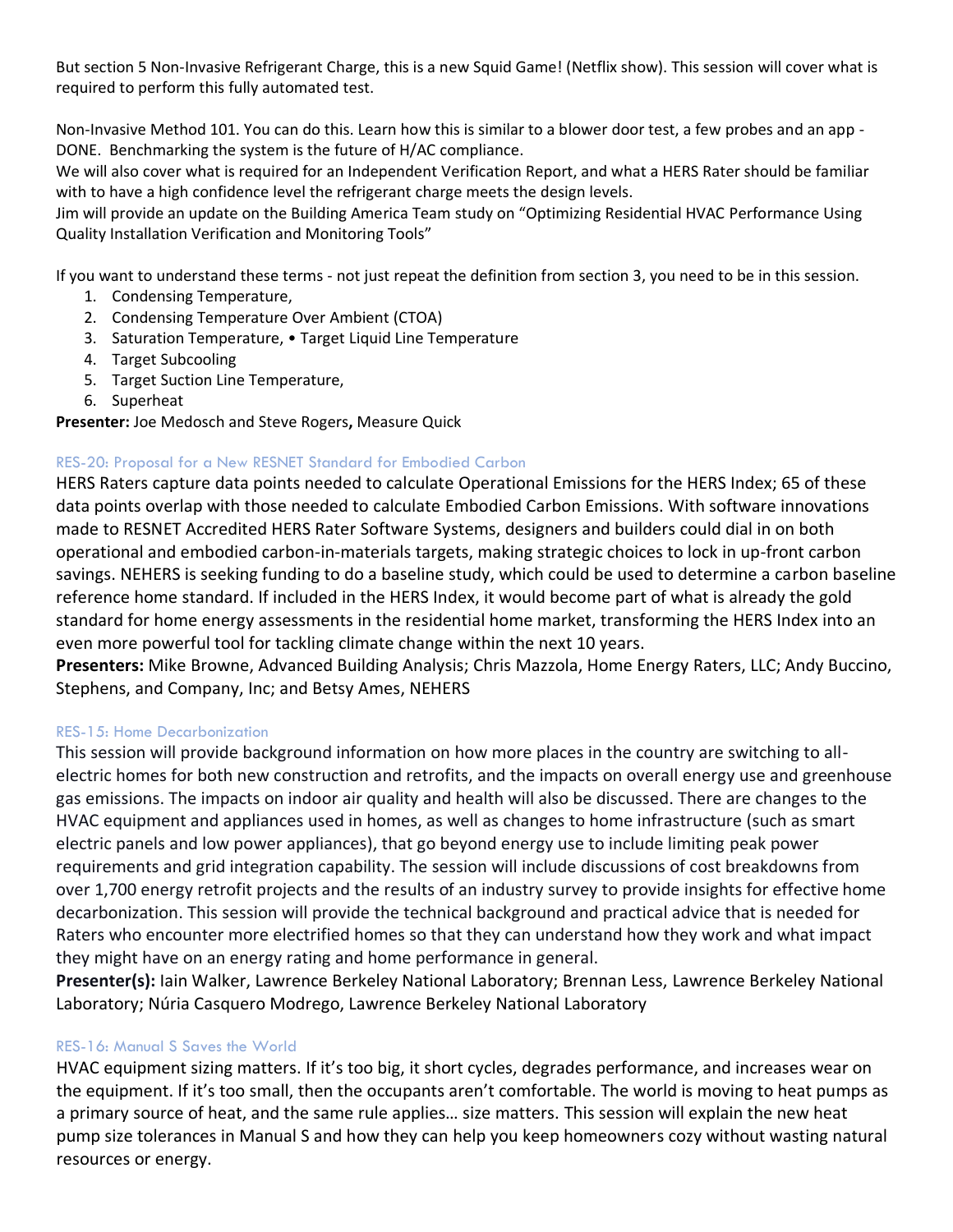#### <span id="page-19-0"></span>RES-18: Why RESNET HERS Raters Should be Certified as HERS<sub>H20</sub> Raters

Water is becoming a critical issue in the nation. Water and sewer rates are rising at a rate much higher than energy costs and some of the most robust housing markets in the nation are facing water restraints. RESNET has recently launched its water efficiency rating system HERS<sub>H20</sub>. HERS<sub>H20</sub> is similar to the HERS Index. It is designed to take place at the same time as a HERS rating and requires information that is already required for a HERS rating. This session will explain the HERS<sub>H20</sub> water efficiency rating, how to become a HERS<sub>H20</sub> rater and the available business opportunities.

**Presenter(s):** Ryan Meres, RESNET; Gregg Cobb, EI Companies

#### <span id="page-19-1"></span>RES-19: Lessons from California - HERS Raters and Diagnostic Testing of HVAC Systems

HERS Raters in California are considered special inspectors for the CA Energy Code (Title 24, Part 6). HERS Raters in CA have been performing very similar tests as those required by the new ANSI/ACCA/RESNET Standard 310 HVAC commissioning, and more. These started back in the 2008 version of the CA energy code. This class will cover the war stories and growing pains of CA HERS Raters and how they deal with the logistics of field testing, how to deal with problematic or incompetent installers, and how to optimize the time needed to perform the tests. (This class assumes the participants already have a basic understanding of the ANSI/ACCA/RESNET Standard 310 HVAC protocols.)

**Presenter(s):** Russell King, ME, Coded Energy, Inc.

#### <span id="page-19-2"></span>RES-21: RESNET in California

This session will highlight all of the RESNET programs available in California. **Presenter(s):** Jeremy Wikstrom, CalCERTS, Inc.; Roy Mittleider, CalCERTS, Inc.

#### <span id="page-19-3"></span>RES-22: Take off to the Great White North - An Update of HERS Energy Rating and Water Ratings in Canada

The session will include a brief history of RESNET and CRESNET, the Cross Border Challenge, HERS energy ratings, and the HERS<sub>H20</sub> Version 2 pilot with WaterSense. Of particular interest is a marketing approach that has proved very successful as an alternative to government programs. This platform includes 3 three-minute videos.

**Presenter(s):** John Godden, CRESNET

#### <span id="page-19-4"></span>RES-23: Using HERS Scores To Dramatically Improve Utility Efficiency Programs

As utilities expand their energy efficiency programs into new construction markets, the HERS score and RESNET registry can add significant value to utility program designs. The RESNET registry provides implementation efficiency, data integrity, and evaluation transparency in a way not seen in traditional utility new homes programs. Our panel will highlight unique perspectives from program implementers, RESNET staff, and energy efficiency experts to demonstrate a new way to promote HERS score and utility programs simultaneously. Together, we can strengthen our industry and maximize the value of HERS Raters in utility efficiency programs.

**Presenter(s):** Drew Scatizzi, TRC Companies; Derek Neumann, Frontier Energy; Ryan Meres, RESNET

#### <span id="page-19-5"></span>RES-24: What to do when you have Modeling, Software and Standards Questions

What can you do when you have Modeling, Software, and Standards Questions? This session will explain the process.

The general themes/agenda is:

- Modeling issues/concerns
- Software questions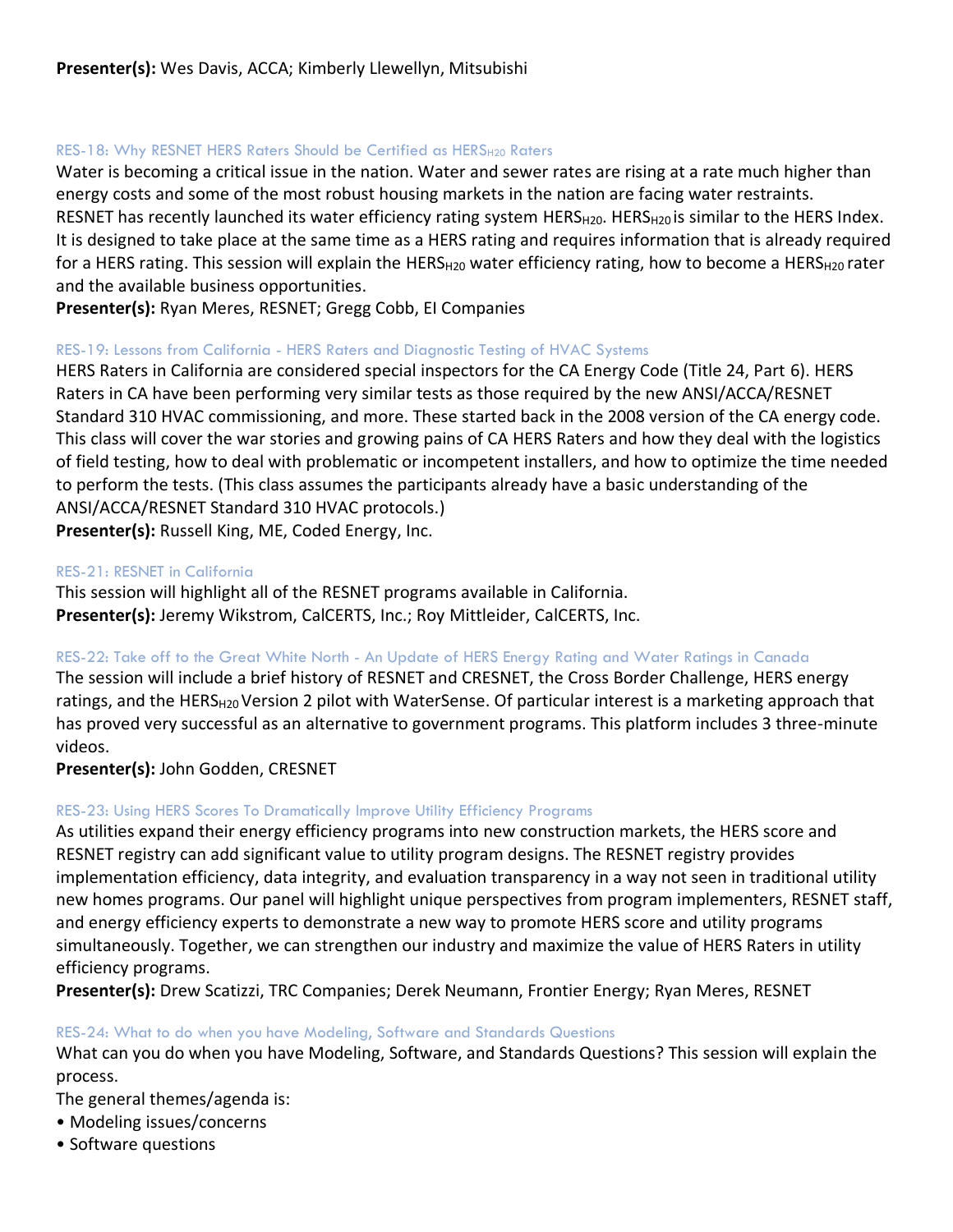- Standards questions
- Actions you can take!

#### **Presenter(s):** Rick Dixon, RESNET; Neal Kruis, Big Ladder

#### <span id="page-20-0"></span>RES-25: Will Standard 310 change the past. Heating/Cooling Systems - Why is Failure the Norm? 10+ Years of data confirms we still have not mastered the installation.

Heating and Cooling system installations have been plagued with failures small and large since their origin. These systems are the most complicated installations in the home and only becoming more challenging for the H/AC contractor to install at peak performance.

HERS Raters have been assessing sections of the system, duct leakage, and maybe design- but with the addition of ANSI/RESNET/ACCA 310-2020 standard, there are new areas of verification that will provide assurance these systems are at optimum efficiency.

We will cover the impacts of improper charge, watt draw, and blower fan airflow - and the combined impacts when these failures occur. We will introduce options for Non-Invasive Temperature measurements and why this can have less risk on the environment.

Of course, we will provide historical case studies that have documented the short and long-term impacts of improper installation.

**Presenter(s):** Jim Bergmann, Measure Quick

#### <span id="page-20-1"></span>RES-26: Eliminate duplicate data entry in your inspection workflow!

Efficiency is the name of the game - for homes and your business processes. In this session, we'll complete a hands-on tutorial addressing solutions to your largest inspection bottleneck - transcribing inspection data into Ekotrope RATER.

You will learn how to make your field inspection data collection process seamless. We will lead you through the implementation of an inspection app to Ekotrope RATER data connection that eliminates duplicate data entry and speeds your delivery of HERS Ratings. We'll start by discussing various HERS Rating workflows and inspection software.

Then, the session will finish with a hands-on tutorial on how to build a seamless connection between your project management and inspection apps to Ekotrope RATER.

**Presenter(s):** David Pedrick, Ekotrope

#### <span id="page-20-2"></span>RES-27: Future Trends for HERS Industry - A Large Provider Prospective

What is the future for HERS Ratings? What are the challenges? What are the opportunities? To discuss these questions, representatives of the three largest rating companies will be on this panel. The HERS industry is currently in an interesting position. Not only have we survived the pandemic, but we are experiencing growth. But how long will this last? This session will peak around the corner, and the panelists will offer perspectives on what the future is for HERS ratings.

**Presenter(s):** Matthew Cooper, PEG, LLC; Gregg Cobb, DPIS/Ei; John Gillette, QualityBuilt; Dave Bell, TopBuild Home Services

#### <span id="page-20-3"></span>RES-28: RESNET 310 - Grading HVAC Installs, review of accepted approaches for making airflow measurements

Standard 310 is an opportunity for HERS Raters to do more in the homes they are testing. In this session, we will provide a brief overview of the Standard 310 process, with a focus on the system airflow measurement. The session will include a detailed review and live demonstration of the four approved methods for measuring airflow.

**Presenter(s):** Steve Rogers, The Energy Conservatory; Bill Graber, The Energy Conservatory; Chris Hughes, The Energy Conservatory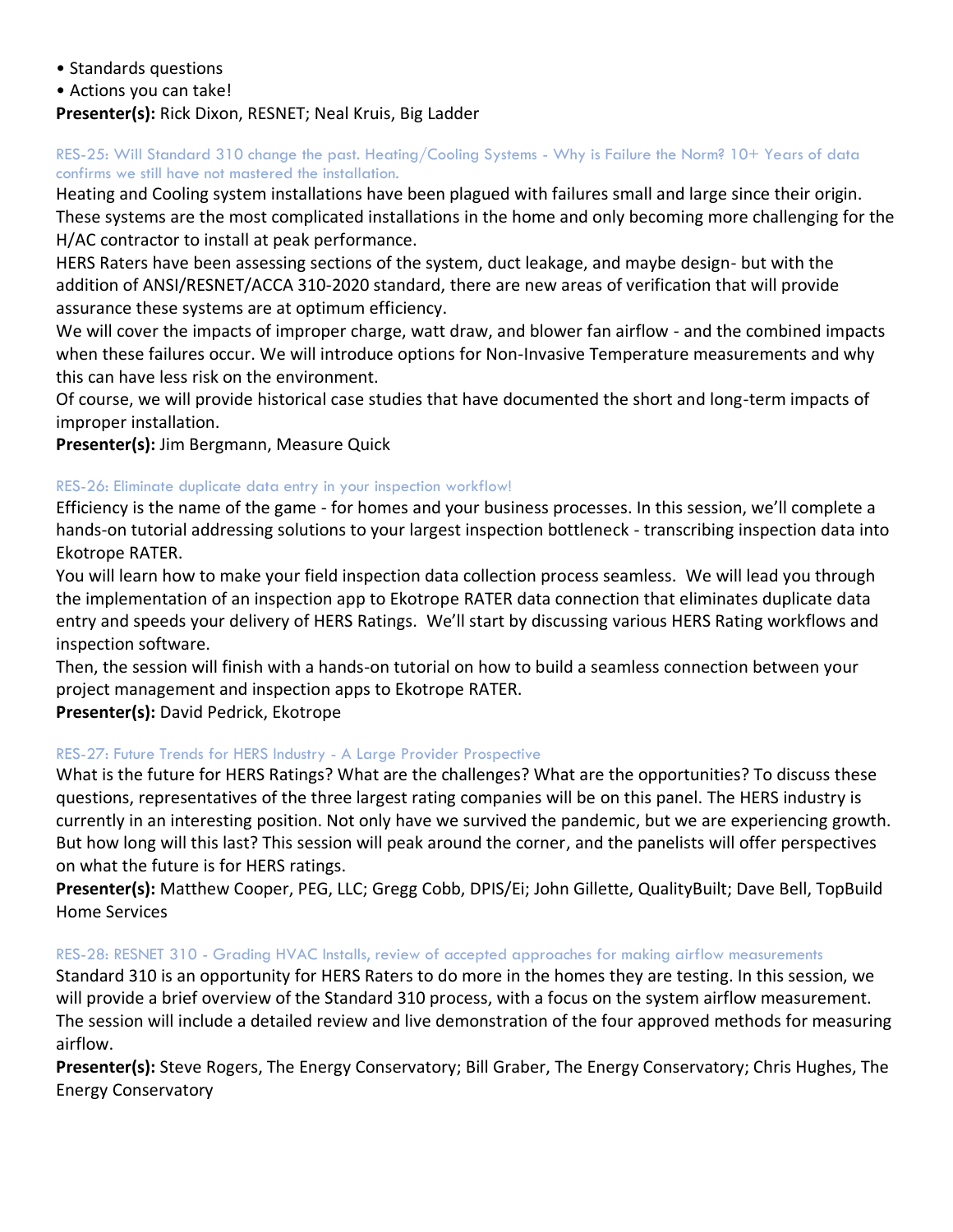#### <span id="page-21-0"></span>RES-29: RESNET HERS Rating Index in California

With the support of the California Energy Commission, RESNET is partnering with the California rating provider CalCERTS in a pilot project where California builders can have their homes rated and issued a RESNET HERS Index Score using a modified version of the California CBEC software. This session will explain the pilot program and explore the implication in the state.

**Presenter:** Charlie Bachand, CalCERTS

#### <span id="page-21-1"></span>RES-30: What does an all-electric home look like?

Electrification is a hot topic for progressive jurisdictions and for anyone concerned about battling climate change. To understand what it means for housing we need to understand climate change issues, carbon, beneficial and not beneficial electrification, and the impact of all of this on buildings. Now we can have a better discussion of what an all-electric home looks like.

**Presenter(s):** Robby Schwarz, BUILDTank, Inc.

# NET-ZERO CARBON HOMES

#### <span id="page-21-3"></span><span id="page-21-2"></span>NZC-1: *Adaptive Re-use: Schools, Warehouses, and Malls into Efficient Sustainable Housing*

As housing is a critical need in many places, finding ways to strengthen communities and promote urban redevelopment is critical. Hitting the aggressive worldwide carbon reduction goals will include both new energy-efficient carbon-free construction, but also the reuse of existing structures. We will review multiple project types to show how existing schools, warehouses, and malls can be transformed into efficient housing. We will demonstrate how using the HERS Index can be a powerful tool to help run utility cost comparisons and hit the energy reduction goals of these rehabs. Issues such as dealing with historic tax credits and insulation that can be balanced will be discussed and navigating unique detailing and thermal bridging in rehab projects. We will also demonstrate how combining efficient insulation upgrades with all-electric mechanical systems can lead to lower carbon use on the building's operations and in lowered embodied energy. **Presenters:** Jeff Love and Nick Hinman, Sustainable Comfort, Inc

#### <span id="page-21-4"></span>NZC-2: Decarbonization Economy: What is it and How do We get There?

This session will explore how the transition to the Decarbonization Economy will free us of carbon emissions and yield some of the largest capital gains that humanity has ever seen.

Creating a net-zero carbon economy is no longer out of reach or expensive. Massive innovation in the Internet of Things (IoT), artificial intelligence, renewable energy, and other enabling technologies have set us on a trajectory to achieve full-scale decarbonization.

Electrified homes, buildings, and vehicles will soon become mini-microgrids and virtual power plants, offering enhanced resiliency and stability, now paramount as natural disasters like wildfires and superstorms take out grid infrastructure with increasing frequency.

Carbon reduction technology is now capable of capturing and embedding large amounts of carbon into all of the products around us, decreasing harmful emissions and reducing our collective environmental footprint. Swelling consumer demand is making the Decarbonization Economy virtually inevitable: with 77 percent of millennials willing to pay more for environmentally sustainable products and Gen-Zs quickly becoming the most ardently active and passionately vocal generation, there is no doubt where the future is headed. Fortunately, sustainability has become a moral imperative in the business sector, driving strategic development, innovation, and sales decisions. To our collective benefit, decarbonization has become the most cost-effective way for businesses to mitigate risk, enhance resiliency, and broaden their public appeal. **Presenter:** Sara Gutterman, Green Builder Media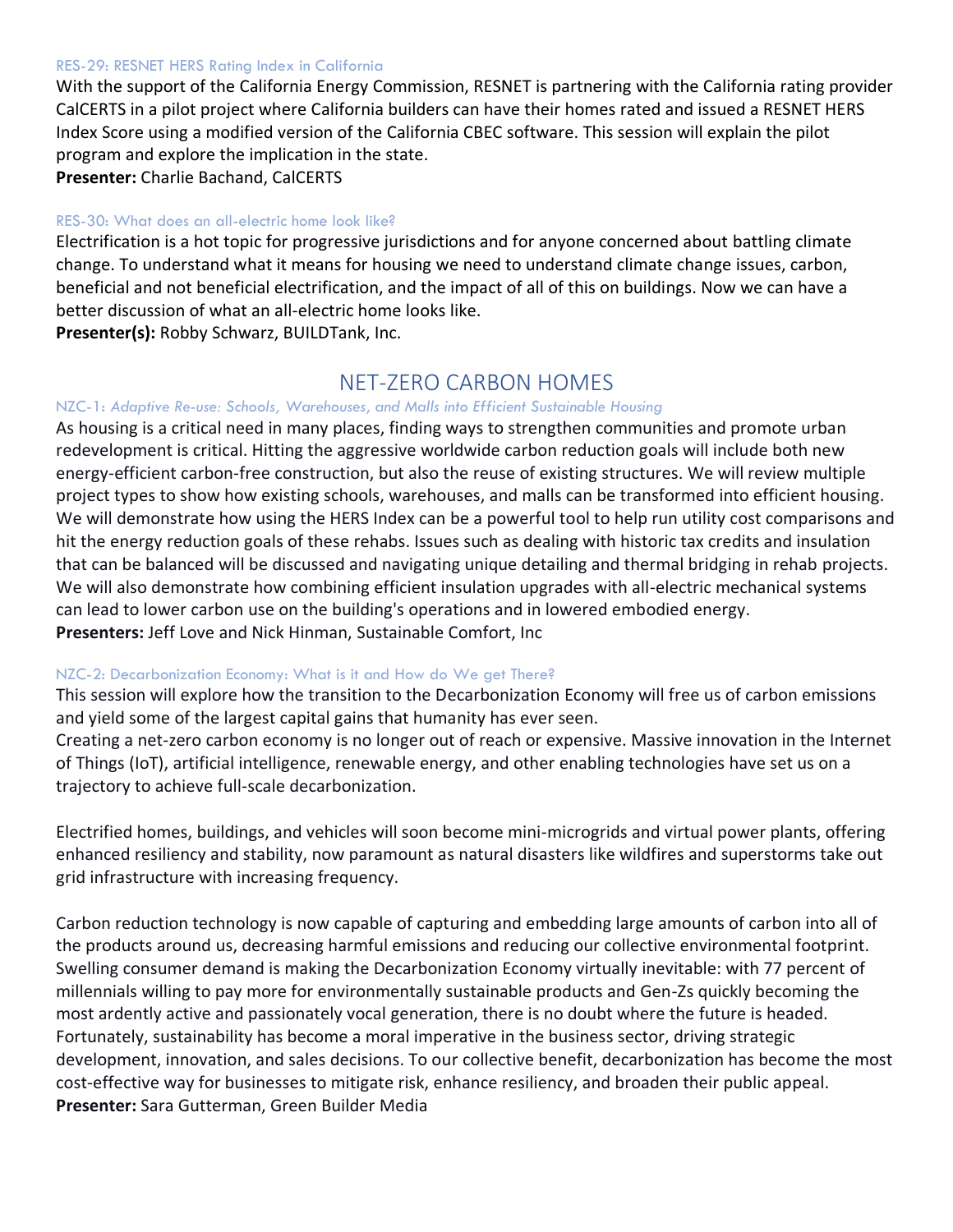#### <span id="page-22-0"></span>NZC-3: *DOE Zero Energy Ready Home, Version 2 – a Cut Above and yet Within Reach*

After 8 years of proving that Zero Energy Ready Homes are possible, the U.S. Department of Energy is ready to raise the bar. DOE's 2.0 version of the DOE Zero Energy Ready Home specifications was released in November 2021 for public comment and the new specifications will be issued in early 2022 with a phase-in period over the remainder of the year.

While the new specifications certainly increase the requirements in several respects, notably to align with the new 2021 IECC insulation requirements, Raters can still feel confident encouraging their customers to try for the DOE certification, knowing that several builders in the program are already meeting various aspects of the new criteria. This presentation will give an overview of the new requirements and provide several examples of how current ZERH builders are meeting these new criteria. We'll also show some of the results they are getting in terms of energy savings, cost savings, and implementation costs, as well as other key program metrics.

**Presenters:** Theresa Gilbride, Pacific Northwest National Laboratory and Joe Nebbia, Newport Partners

#### <span id="page-22-1"></span>NZC-4: How the US Housing Market will achieve Net Zero Carbon Emissions

Using Ekotrope's unique dataset and Scenario Modeling we will explore various pathways to Net-Zero. Our broad dataset allows us a unique perspective on Net-Zero strategies and policies. This data in combination with Scenario Modeling - a new tool that enables Raters to quickly answer what-if questions on large groups of energy models - allows Ekotrope to analyze many Net-Zero strategies quickly and identify the best options with relative ease. We'll use this tool to evaluate the effectiveness of various building strategies to achieve Net Zero in the US new construction home market. These data and lessons learned can help decision-makers craft new policies and building strategies to achieve Net-Zero carbon construction. **Presenter:** David Pedrick, Ekotrope

#### <span id="page-22-2"></span>NZC-6: *Working Towards a Decarbonized Future with the CEE Integrated Home (\*)*

Utilities are tasked with achieving increasingly ambitious greenhouse gas emission reduction goals. As programs assess how to meet these bold integrated demand side management (IDSM) targets, new construction offerings are focused on not just energy efficiency, but also resource flexibility, load forecasting, distribution system reliability, avoided capacity, and customer satisfaction or amenity. Connectivity and communicating capabilities will play a progressively more dominant role in new home programs as the energy landscape evolves. CEE's many years of consensus-based development of load flexibility specifications and minimum requirements provide a basis for utilities to design new construction offerings that specify product or system functionalities necessary to enable energy management objectives. This session will provide an overview of CEE's new Integrated Home Initiative and associated Integrated Home Competition, and their role in helping the utility industry work towards decarbonization. In addition, individual members will share presentations about their specific new home program offerings that adopt the CEE Integrated Home requirements and deploy in their service territories.

**Presenter:** Alice Rosenberg, Consortium for Energy Efficiency

#### <span id="page-22-3"></span>NZC-7: *DOE Zero Energy Ready Homes – from a Raters perspective (\*)*

Version 2 of the DOE ZERH program may be giving you a little anxiety. This session will discuss the significant changes and how they impact how Raters interact with their builder clients. Ideas of how to communicate these changes to your existing clients and how to engage new builder clients will be discussed. The ZERH program offers a great opportunity for Builders and Raters in our climate-conscious society to create zero energy homes that buyers are looking for.

**Presenter:** Robert Schwarz, BUILDTank, Inc.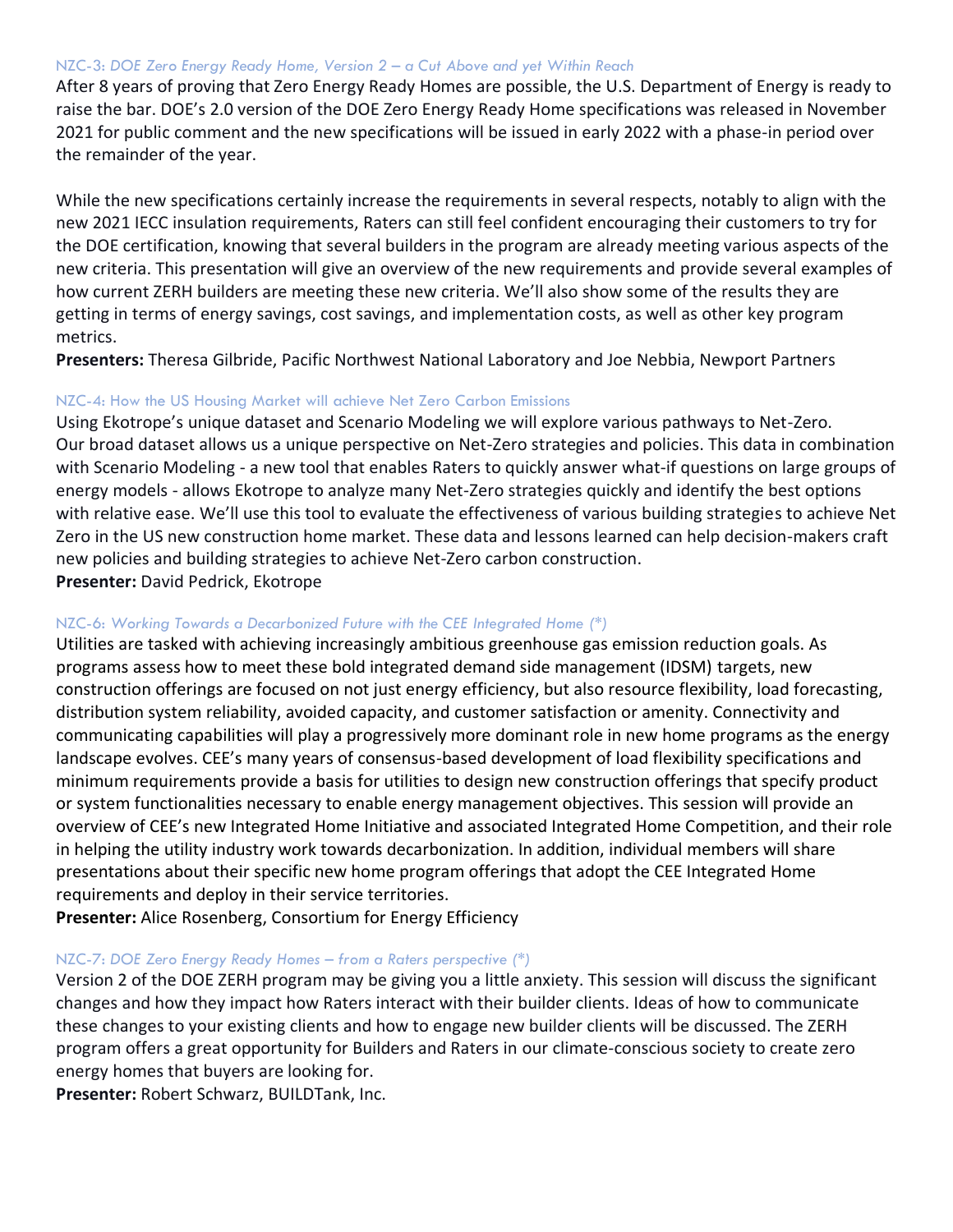#### <span id="page-23-0"></span>NZC-8: This Old Farmhouse: The Evaluation

The presenter will guide the audience through adopting a 120+-year-old farmhouse and all the unique comfort and energy efficiency problems that go along with it. The attendees will follow the initial evaluation and performance testing, as well as the interpretation of the test results. The attendees will learn how buildings evolve, having retrofits and structures added. The presenter will take the audience through each potential retrofit, including 1) attics, 2) knee walls, 3) crawlspaces, 4) rooms over a garage, and more. Finally, the presenter will take the audience through the difficulty of executing these retrofits. **Presenter:** David M Horton, QTPI

#### <span id="page-23-1"></span>Zeroing In: Helping Utilities Reach Their Decarbonization Goals Through New Homes

Launched in 2020, the Consumers Energy All-Electric New Home Pilot explores decarbonizing residential buildings and assesses the potential of zero energy ready homes in Michigan. The pilot is a collaboration between Consumers Energy and the NRDC to foster scalable production of affordable, high-performance single-family homes that are PV ready. Launched in 2020, the Consumers Energy All-Electric New Home Pilot explores decarbonizing residential buildings and assesses the potential of zero energy ready homes in Michigan. The pilot is a collaboration between Consumers Energy and the NRDC to foster scalable production of affordable, high-performance single-family homes that are PV ready.

**Presenters:** Ross Igoe and Rob Murawski, ICF

#### <span id="page-23-2"></span>NZC-10: The Goldilocks Zone and Air Source Heat Pumps

Have you ever tried navigating a database full of products and wished that there was a way to visualize the data, sort based on your parameters, and compare products? Verizon and T-Mobile let you do that when comparing mobile phones, but imagine a world where you could do this with heat pumps! The Northeast Energy Efficiency Partnerships (NEEP) in partnership with NYSERDA has done just this with NEEPs cold climate Air Source Heat Pump Product List. Join Dan Wildenhaus of TRC, Derek Koundakjian of NEEP, and Kerry Hogan of NYSERDA for a tour of the NEEP ccASHP Data Visualization Tool. This tool is intended to focus on visualizing data relevant to sizing ccASHPs for heating by showing the home load line concerning the heat pump's modulating range. Using data already uploaded to the Product List, along with data inputs from the user, this tool will provide visuals to show which heat pumps or what your selected heat pumps time is in the "Goldilocks Zone" of operating within the modulating range. In addition, the tool calculates and shows helpful sizing data such as the load requiring backup heat, load below the minimum capacity of the system, etc. Dan, Derek, and Kerry will lead an upbeat, and informative session outlining the best uses of the tool for Raters, homeowners, builders, and HVAC designers.

**Presenters:** Dan Wildenhaus, TRC; Derek Koundakjian, NEEP; Kerry Hogan, NYSERDA

#### <span id="page-23-3"></span>NZC-11: *How RESNET's NEW CO2e Index Reflects Time of Energy Use*

RESNET has recently added a CO<sub>2</sub>e Index to its ANSI/RESNET/ICC 301-2019 Standard. This CO<sub>2</sub>e Index is based on the regional long-run, hourly electricity generation emission projections of the Cambium database developed by NREL. The new  $CO<sub>2</sub>e$  Index takes advantage of two significant advancements: 1) the fact that the Cambium database provides  $CO<sub>2</sub>e$  emissions for each of the 8760 hours of the year for each of the generation and emission assessment regions in the Nation and 2) the fact that all RESNET-accredited HERS Software Tools now perform hourly energy use calculations. As a result, it is now possible for RESNET to take advantage of these hourly CO<sub>2</sub>e emission rates to provide a new metric valuing when energy is used within its Rating portfolio. Providing a  $CO<sub>2</sub>e$  performance Index for homes is also extremely timely for climate change considerations and the Environmental, Social and Governance (ESG) considerations of RESNET's client corporations. The discussion will include the fact that the new index will include time of use and what it means to utilize efficiency programs.

**Presenters:** Philip Fairey, FSEC Energy Research Center; David Goldstein, National Resources Defense Council (NRDC); Neal Kruis, Big Ladder Software; and Dave Roberts, National Renewable Energy Laboratory (NREL)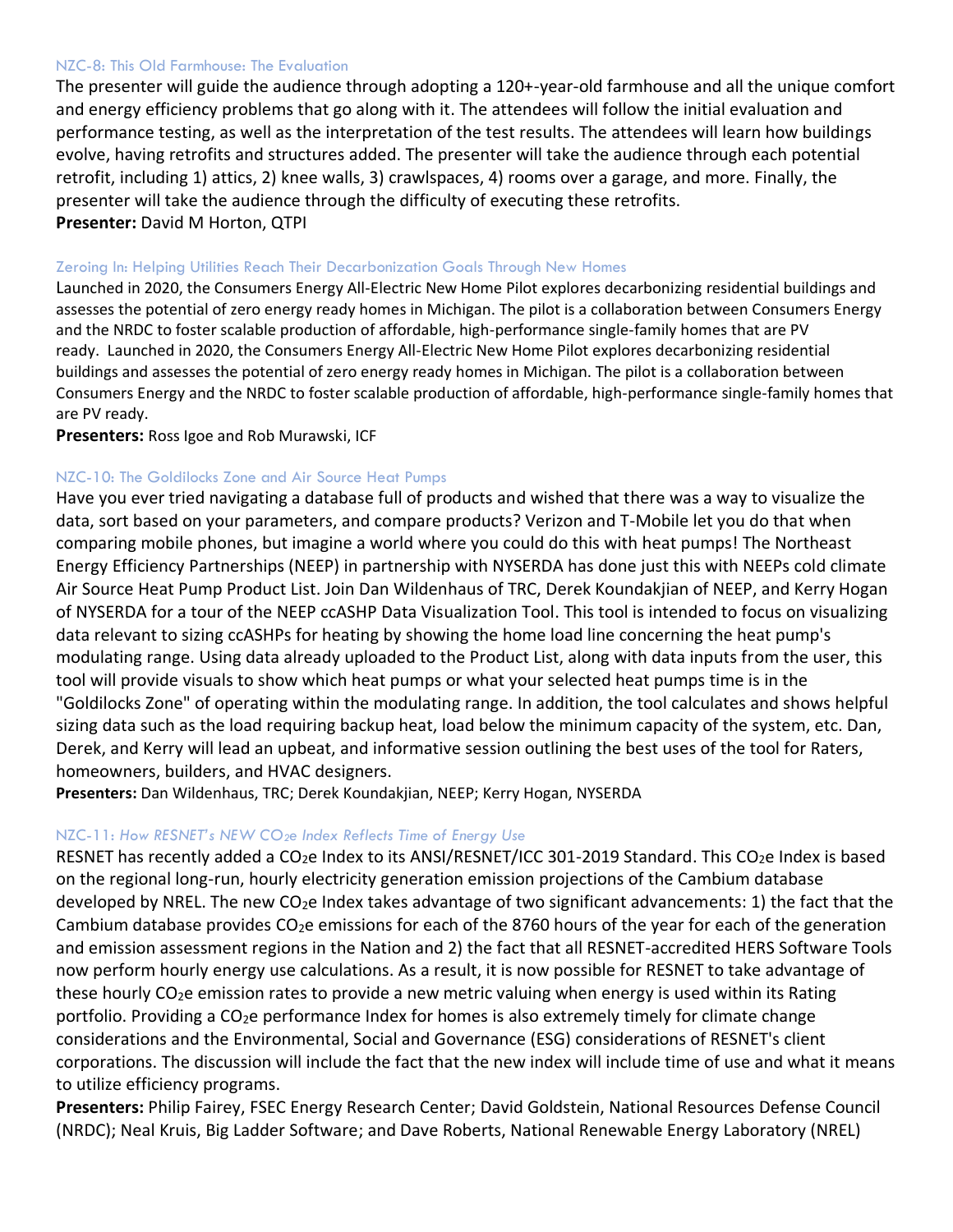#### <span id="page-24-0"></span>NZC-12: Net Zero multi-family housing and pathways to lower embodied carbon and energy - case study Blockhouse Life project Spokane, WA

Embodied carbon and energy in the built environment are a significant challenge for a sustainable world. This net-zero 14-unit multi-family housing project incorporates many features that significantly reduce embodied carbon and energy. Net-zero buildings significantly lower operational energy use as well.

We will explore 5 major features of this project which make it innovative and sustainable:

- Cross-laminated timber construction is a great way to reduce embodied carbon in the built environment.
- Solar panels making the project net-zero are on the roof of the neighboring building. A creative agreement with the building owners and utility was required to make this project feasible.
- This medium-density urban housing project has minimal on-site parking. The project is located in a walkable/bikeable neighborhood that is well connected by bus service to downtown Spokane. Reducing vehicles on the road is a good way to reduce energy use and carbon emissions from transportation.
- Small energy-efficient homes have lower energy use and a lower carbon footprint.
- Small multi-family housing helps address the housing affordability issues we see across the country.

**Presenter(s):** Greg Davenport, Mitsubishi Heating/Cooling - Performance Construction Team

#### <span id="page-24-1"></span>NZC-13: Phius as a reliable path to Net-Zero

Phius certification provides a clear path to net-zero carbon homes through the drastic reduction of heating and cooling loads as a result of passive, or non-mechanical means. Gallatin Passive House is a project in New York's Hudson Valley that was recently completed and went beyond Phius' certification to achieve Net-Zero Carbon with surprisingly little effort. Gallatin Passive House was awarded the 'Best Single-Family Project' at the 2021 Phius conference and is an exemplary project that demonstrates the success in pairing Passive House and Renewable energy to achieve net-zero. The presentation will share the successes and failures experienced during the design, certification, and construction process to provide an example of means and methods that can be adopted by the next generation of single-family homes.

**Presenter(s):** John Loercher, Phius

#### <span id="page-24-2"></span>NZC-14: Decarbonization of Residential Water Heaters by Operating on Natural Gas and Hydrogen Mixtures

The urgency of reducing greenhouse gas emissions requires the replacement of natural gas with low-carbon fuels. Due to the carbon-free characteristic and various generation sources from renewable energy, hydrogen becomes a promising option to replace natural gas. However, the interchangeability of natural gas appliances on hydrogen is still not clear. In terms of residential natural gas consumption, water heating takes a leading percentage, which makes water heaters in the priority position for decarbonization. Emission performance, especially NOx emission, is one of the main driving factors for the technological advancement of water heaters. Currently, South Coast Air Quality Management District in California, U.S. has one of the strictest regulations in the world on residential water heaters (SCAQMD Rule 1121): 10 ng/J or 15 ppm (@3% O<sub>2</sub>). The regulation is also being adopted by other states in the United States. During the energy transition from natural gas to renewable hydrogen, emission performance variation needs to be investigated. In this study, five representative residential water heaters are selected to investigate the influence of hydrogen addition on emission performances (CO, NO, NO<sub>2</sub>, N<sub>2</sub>O, NH<sub>3</sub>). The results send out a positive signal of replacing natural gas with hydrogen on residential water heating regarding emissions. **Presenter(s):** Yan Zhao, University of California, Irvine

#### <span id="page-24-3"></span>NZC-15: Creating an Airtight Shaft Liner Area Separation wall

The IECC requires that townhomes and duplexes achieve 3 or 5 ACH50 depending on the climate zone, and programs often even tighter. My experience is that attached housing is 2-3 times leakier than detached even though detached is generally twice as large. In the past, creating airtight attached dwellings has been quite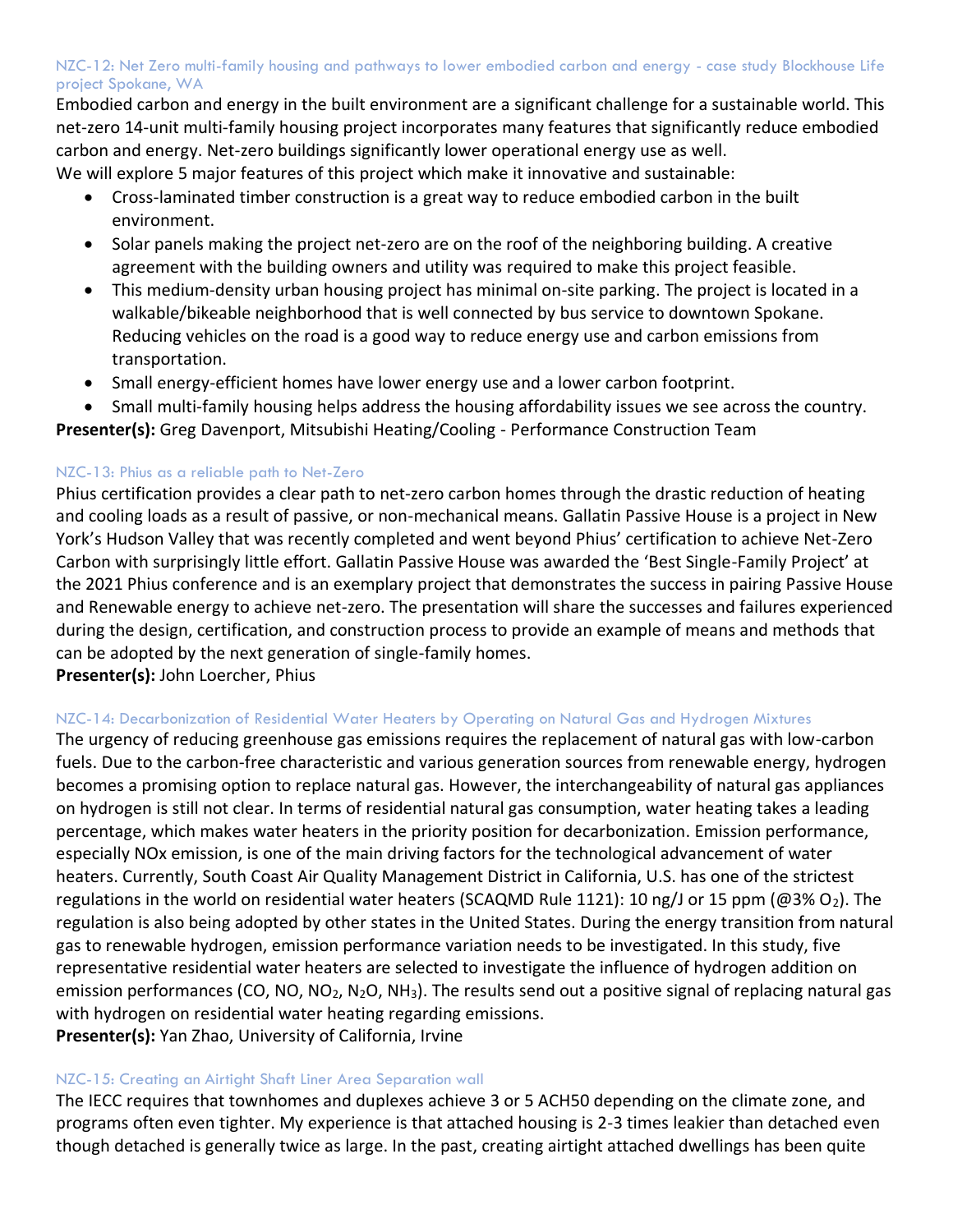difficult and costly due to the 1" to ¾" gap between the area separation and structural components of the assembly. Two recently completed UL and ICC/NAT tests are changing how we should think about construction and air sealing this assembly. This session will explore what fire separation means and how air leakage can now be addressed.

**Presenter(s)**: Robby Schwarz, BUILDTank, Inc.

#### <span id="page-25-0"></span>NZC-16: Fuel-Fired Equipment in a Zero Carbon Future: Does Gas have a Role?

This session will not talk about what's expected but explore what's possible and happening. While true fossil fuels will always have concerning GHG impacts, this session will map out multiple pathways to achieve lower greenhouse gas emissions, leveraging technologies that are nearing market introduction to provide a renewable dual-fuel future. Next generation equipment such as residential CHP, hybrid air source heat pumps, and fuel-fired gas heat pumps provide multiple end uses of space heat, water heat, and cooling with annual COP over 1. When combined with a combustion fuel that is renewably sourced - including bio-methane and hydrogen - these technologies can combine to offer resilient and renewable energy sources, with long-term seasonal energy storage capacity to assist electrification efforts. Pilot field demonstrations of some of these technologies have provided rich data sets, and performance results will be shared in this session. We will map out fuel pathways for a Zero Carbon future, share case studies of the technologies, and apply performance results in RESNET-approved modeling software for retrofit and new construction applications. Finally, market readiness and cost-effectiveness of the technologies and short-term commercialization will be discussed.

**Presenter(s):** Paul Glanville, GTI; Jason LaFleur, GTI

# STEERING ENERGY POLICY AND PROGRAMS

#### <span id="page-25-2"></span><span id="page-25-1"></span>EPP-1: Disaster Resilience: Tools and Tips for Raters and Builders

Billion-dollar disasters such as wildfires, floods, hurricanes, and severe storms have struck with increasing frequency in recent decades. While homeowners may feel powerless against the forces of nature, there is much that can be done to build and rebuild with disaster resilience in mind to decrease the devastating effects of severe weather events. Armed with building science, builders, remodelers, and raters all have a role to play in encouraging more disaster-resilient construction. In this session, our group of presenters will look at what is available in terms of resources for disaster resistance from federal, regional, industry, and utility programs. We'll hear from building scientists working with the U.S. Department of Energy (DOE) and Housing and Urban Development (HUD) as well as the Insurance Institute for Business and Home Safety (IBHS) and utility programs to learn about new resources and programs available to those involved in the home construction industry. We'll then look at case studies and best practices from programs that have worked in this sector, wrapping up with a look at utility programs that have supported new construction and rebuilds with incentives, technical support, and partnerships with manufacturers.

**Presenters:** Dan Wildenhaus, TRC; Alexandra Cary, Insurance Institute for Business and Home Safety; John Peavey, Home Innovation Research Labs and Theresa Gilbride, Pacific Northwest National Laboratory

#### <span id="page-25-3"></span>EPP-2: *The Latest on the Federal Tax Credit for Energy Efficient Homes*

The 45L federal tax credit is for builders who build and sell energy-efficient homes. The tax credit was set to expire on December 31, 2021. RESNET was very active in advocating for the extension of the credit. The 45L tax credit is an important tool for improving the energy performance of new homes. Congress has extended and amended the tax credit. This session will explain the changes that Congress has made to the credit and what it means for builders and RESNET professionals.

**Presenters:** Steve Baden, RESNET and Carl Chidlow, Winning Strategies Washington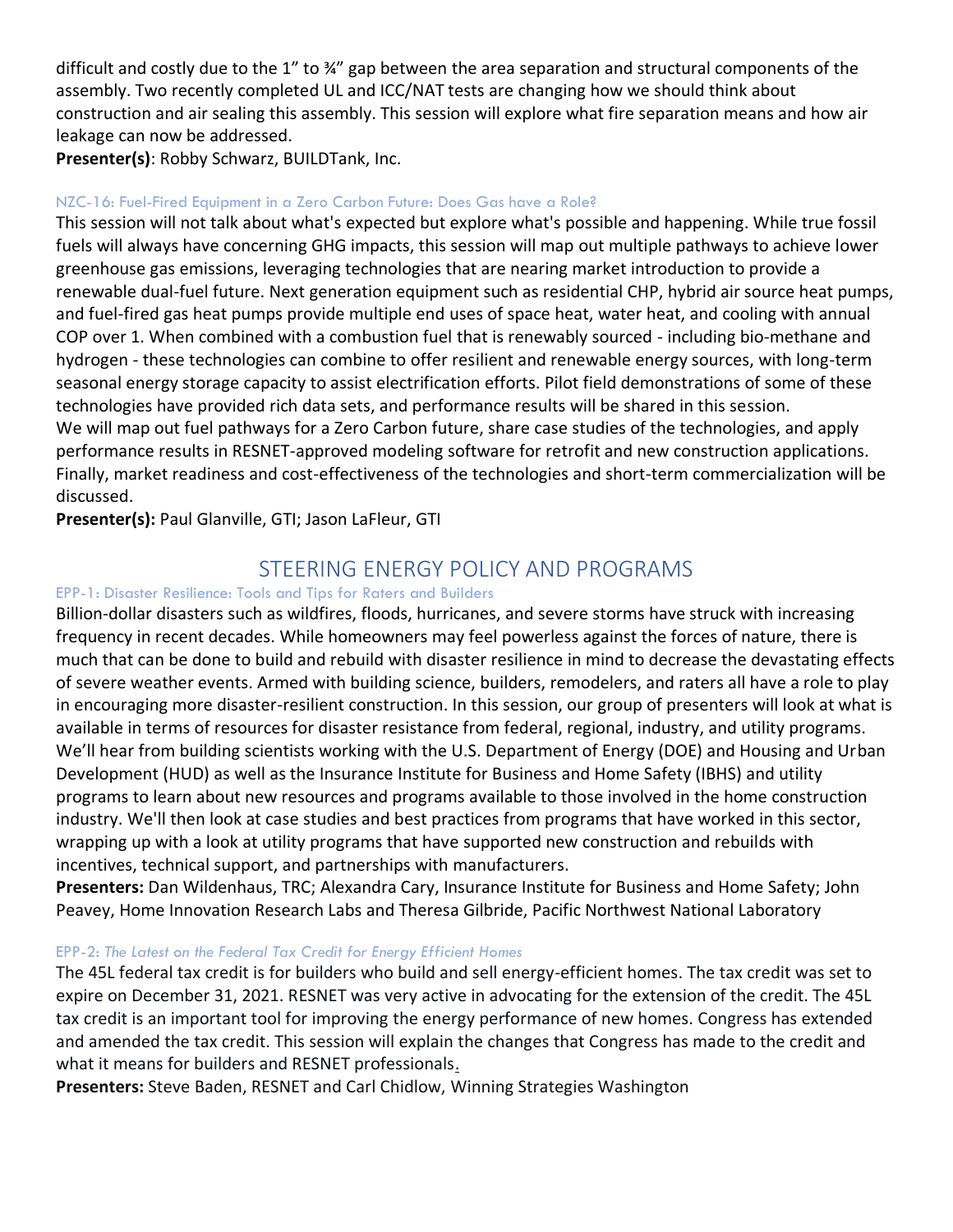#### <span id="page-26-0"></span>EPP-3: Envelope Efficiency Trade-offs with High-Efficiency Equipment and Renewable Energy Generation

Residential energy codes that allow trading off performance improvements in HVAC/SHW equipment or renewable energy generation for cutbacks in building envelope efficiency concerns many energy code stakeholders. Two of the main objections are free ridership and inequity of measure life. While the home's enclosure can last 40 or more years, HVAC/SHW and renewable energy generation equipment have a much shorter lifetime.

A trade-off analysis utilizing the DOE cost-effectiveness methodology was performed to assess the envelope trade-off potential of the 2021 IECC in two groups. The first group simulated five high-efficiency HVAC/SHW and renewable generation scenarios. The second group has two parts; one analyzed the 2021 IECC with the envelope efficiency for each previous edition of the IECC (2006 IECC-2018 IECC), the second part analyzed diminished insulation levels of individual envelope components. The energy use reduction from Group One was compared to the energy use increase from both parts of Group Two to determine the levels of envelope degradation that can be traded for high-efficiency HVAC/SHW equipment or renewable energy generation. The analysis shows the scope of the envelope degradation potential from equipment efficiency and renewable energy generation trade-offs resulting in certain envelope components being completely uninsulated while meeting code requirements. Envelope efficiency will generate greater energy savings over the life of the building than high-efficiency equipment while providing greater comfort and minimizing moisture issues. These findings are pivotal for energy policy development promoting long-term energy-efficient solutions without sacrificing comfort or resiliency.

**Presenter(s):** Robert Salcido, PNNL

#### <span id="page-26-1"></span>EPP-4: 2021 IECC – Significant changes

The 2021 IECC has been published and errata has already been released. The DOE determined that approximately a 10% increase in efficiency will be achieved through the implementation of this new code. Progressive jurisdictions are moving forward with adoptions that will implement the new code in 2022, while the majority of the nation's jurisdictions will wait a while before adopting. Do you know what is new? This session will reveal the significant changes in the 2021 IECC and how they integrate with the base code. It will break down those changes that impact efficiency and those that don't. Come explore what's new. **Presenter(s):** Robby Schwarz, BUILDTank, Inc.

#### <span id="page-26-2"></span>EPP-5: What's Next - Energy Policy in the Second Year of the Biden Administration

2022 will be the second year of the Biden Administration. Energy and climate change are a leading priority for the Administration. This session will explore what has been accomplished in the first year and project what is in store for 2022.

**Presenter(s):** Carl Chidlow, Winning Strategies Washington

#### <span id="page-26-3"></span>EPP-6: State of the Union on Climate and Energy Policy in the US

Climate and energy policy is a top item on the agenda in Washington. The Biden Administration has placed a high priority on climate and energy policy. The rating industry can be dramatically affected by the actions taking place. This is the beginning of the second year of the Administration. This session will cover what has been accomplished in this area in 2021 and project what can be expected in 2022. **Presenter(s):** Carl Chidlow, Winning Strategies Washington

#### <span id="page-26-4"></span>EPP-7: The IECC/HERS Code Compliance Program: Bringing Consistency to Energy Code Compliance Documentation

HERS Raters and RFIs have been increasingly more involved in energy code compliance verification for over a decade. They are involved with everything from inspections to leakage testing to performance path and ERI compliance modeling.

Over the past several years, RESNET has received many inquiries from local code officials about HERS Rater's involvement in compliance verification. Unfortunately, there is a misunderstanding by code officials that the compliance verification and testing work done by HERS Raters and RFIs is subject to RESNET oversight.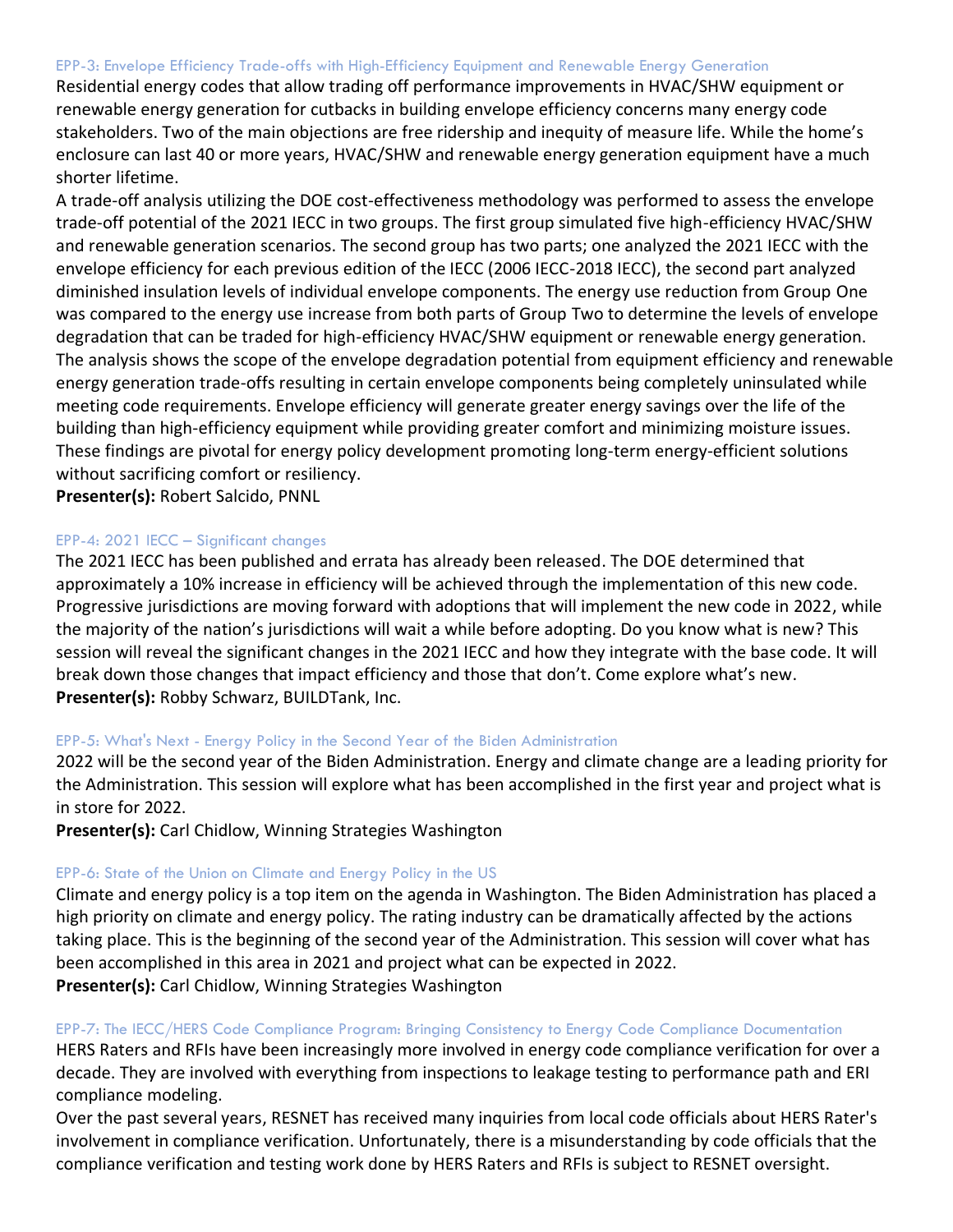Currently, RESNET only has oversight of HERS Ratings submitted to the RESNET Registry. Code official surveys have indicated that there is a need for third-party involvement in energy code compliance, but there is also significant concern about some independent oversight of these third parties.

Some of the above-mentioned inquiries from code officials have led to the discovery of fraudulent compliance verification documents using either the RESNET or HERS logos. RESNET has had to pursue legal action to stop the fraudulent activities of these individuals. Since the code compliance reports are not covered by RESNET procedures nor entered the RESNET National Registry, RESNET has only been able to take action over the improper use of the RESNET trademarked material. Unless something is done to stop the fraudulent actions, the reputation of the HERS industry will suffer and code officials could lose confidence in HERS Raters. Attend this session to learn about this new program, what it means for the HERS Rating industry, and how to get involved.

**Presenter(s):** Ryan Meres, RESNET

#### <span id="page-27-0"></span>EPP-8: How to Have Your Voice Heard in Washington

Energy and climate policy are a priority in Washington conversations. There are many initiatives and proposed legislation that could affect the HERS industry. RESNET professionals' voices must be heard by decision-makers in Washington. RESNET's Washington Representative, Carl Chidlow, will lead this discussion on how to have your voices effectively heard by decision-makers and what resources RESNET can provide. **Presenter(s):** Carl Chidlow, Winning Strategies Washington

#### <span id="page-27-1"></span>EPP-9: What the heck is an ESG?

The presenter will begin by helping attendees learn what ESG means (Environmental, Social Governance). Starting with examples of what could be considered an example of an applied ESG from the past, the presenter will take the audience through where they are today. The presenter will also guide the audience through the evolution of ESG strategies from individual businesses, then industries, even governments adopting ESG's. Finally, the presenter will look forward with the audience, imagining what this might mean for RESNET and the rating industry.

**Presenter(s):** David Horton, QTPI

#### <span id="page-27-2"></span>EPP-10: 2021 IECC can you trade off anymore?

Raters entering the code compliance arena primarily demonstrate value to their building clients by determining through energy modeling the most cost-effective way to achieve IECC Compliance. In the past, this modeling has been done on the back of Section R405 Simulated Energy Performance, and the HERS energy rating index score was provided as a byproduct of the modeling, a value-add, or a marketing mechanism for the builder. Section R405 energy modeling once allowed aggressive whole house tradeoffs. Does it still? Join me for an energy modeling journey that has surprising results and may change our approach toward 2021 IECC performance compliance approaches.

**Presenter(s):** Robby Schwarz, BUILDTank, Inc

#### <span id="page-27-3"></span>EPP-11: Minimum does not mean shitty!

Everyone says that a code-built home is the minimum shittiest home one can build. Is this true? Let me make an argument why this is not true.

**Presenter(s):** Robby Schwarz, BUILDTank, Inc

# PERFORMANCE-BASED ENERGY CODES

#### <span id="page-27-5"></span><span id="page-27-4"></span>PERF-1: Energy Code(s) of Tomorrow

Outside of the states and municipalities considering the 2021 International Energy Conservation Code, numerous jurisdictions are considering stretch energy-efficient energy codes. Places like Seattle, Boulder, and Massachusetts have either adopted or are in the process of adopting advanced energy codes that go well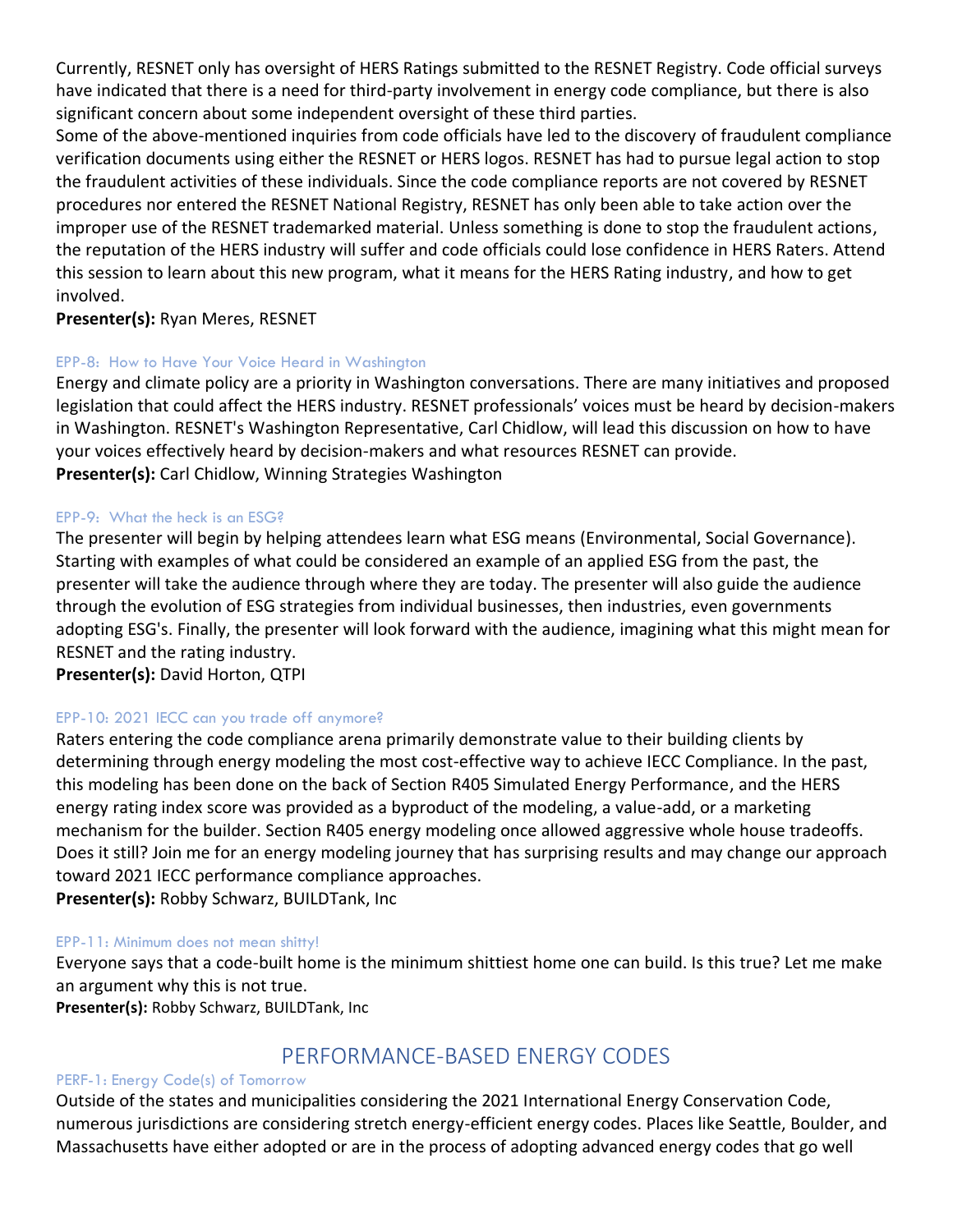beyond the 2021 IECC. A net-zero appendix is also in the latest edition of the IECC. What are the features of these new energy codes and how will they be implemented and enforced? What role will there be for energy raters in these new energy codes? **Presenter(s):** Isaac Elnecave, Phius

#### <span id="page-28-0"></span>PERF-2: The Future of Energy Codes

Join Dan and Robby in a discussion on the future of energy codes, starting with the International Energy Conservation Code. Dan will cover how builders, trades, and Raters lead the charge of vetting what is buildable, sellable, and actually saves energy – a critical step in measures and processes getting momentum for adoption in codes. Robby will discuss how the IECC has changed from 2018 to 2021, and what some of the thoughts are about what might be coming in the 2024 code development process. This lively session will incorporate audience interaction on what makes sense to push forward in terms of efficiency in our homes, as well as ask the audience to help debate which new measures or levels of efficiency are buildable and what challenges may be presented.

**Presenters:** Dan Wildenhaus, BetterBuiltNW and Robby Schwarz, BUILDTank, Inc

#### <span id="page-28-1"></span>PERF-3: Energy Code Update: The 2021 International Energy Conservation Code (IECC)

The International Code Council published the 2021 IECC in January of 2021 and numerous states are poised to adopt it. Attend this session to stay up to date on the latest residential provisions in this national model energy code. This session will provide an update on changes between the 2018 and 2021 IECC with a focus on items with the greatest impacts on Raters and other energy professionals, including changes to requirements for air sealing, infiltration testing, duct leakage testing, mechanical ventilation system testing, and energy modeling-based compliance approaches. The session will also cover a variety of items that must be met regardless of the chosen energy code compliance path (formerly known as "mandatory" provisions). **Presenter:** Mike Turns, Performance Systems Development

#### <span id="page-28-2"></span>PERF-4: A Path to the Future - Texas' Energy Code HERS Index Compliance Option

In 2021 the Texas Legislature passed HB 3215. The legislation updates the state's universal energy code compliance pathway to allow builders to use the HERS Index for energy code compliance across the state, in place of the state energy code or any stretch code adopted by municipalities. This session will explore how this new legislation makes it easier for builders to use the RESNET HERS Index for energy code compliance in Texas, and how other states can look to this legislative model, moving forward from HERS rating companies' perspectives.

**Presenters:** James Rodriguez, Fox Energy Specialists; Jonathan Risch, DPIS/Ei and Kathy Howard, Burgess Construction Consultants, Inc.

#### <span id="page-28-3"></span>PERF-5: Energy Codes - The Power of a One-Page Checklist!

In many places, basic energy code inspection is an afterthought, if performed at all. And yet, as HERS Raters know, field inspection is crucial to making sure the details are performed correctly ("to get what you expect, you must inspect"!). See how we've simplified the code for multiple jurisdictions and supplied a full-color, image and photo-filled training to guide how to use the checklist. Learn about the 3 primary opportunities for site inspections and what we've learned in the process of sharing the condensed, easy-to-use site inspection checklist.

**Presenter(s):** Mike Barcik, Southface

## HIGH-PERFORMANCE AFFORDABLE HOMES

<span id="page-28-5"></span><span id="page-28-4"></span>AFF-1: Integrating Healthy Building Strategies in the Design of Energy Efficient, Resilient and Affordable Single-Family Homes (\*)

Research has shown that financial burdens related to housing affordability directly undermine the health outcomes of occupants. To reduce the cost burden of homeownership, many low-wealth homeowners often